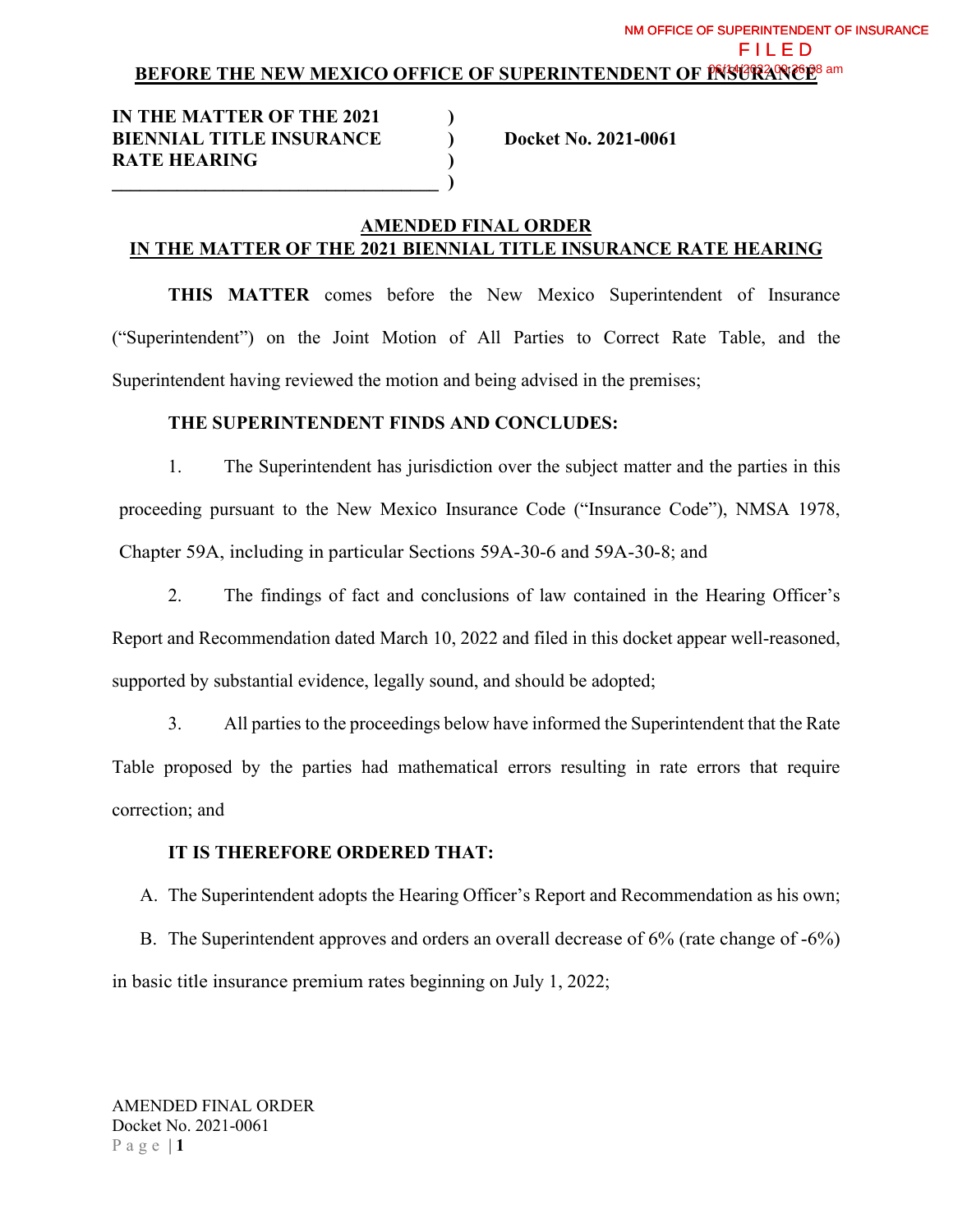C. The Superintendent approves and orders no change to the existing premium splits of 80% for title insurance agents and 20% for title insurance underwriters for policy amounts of less than \$2,000,000.00;

D. The Superintendent approves and orders that the basic premium and other rates and premium splits between agents and underwriters will take effect on July 1, 2022 as set out in Corrected Attachment A hereto;

E. The Superintendent approves and orders that the existing rates and charges for New Mexico title insurance policy forms and endorsements as approved in previous ratemakings be readopted as set forth in Attachment B hereto;

F. Because the premium rates and premium splits set in the proceeding are the result of a settlement among the parties, the settlement shall have no precedential value for future rate cases;

G. This Amended Final Order is effective immediately and the record and docket for this matter shall close upon filing; and

H. A copy of this Amended Final Order shall be sent to all persons indicated on the attached Certificate of Service and shall be uploaded to and distributed through the OSI Newsletter.

**DONE AND ORDERED** at Santa Fe, New Mexico, this 14th day of June, 2022.

**OFFICE OF SUPERINTENDENT OF INSURANCE**

 $\frac{1}{2}$ 

**HON. RUSSELL TOAL Superintendent of Insurance**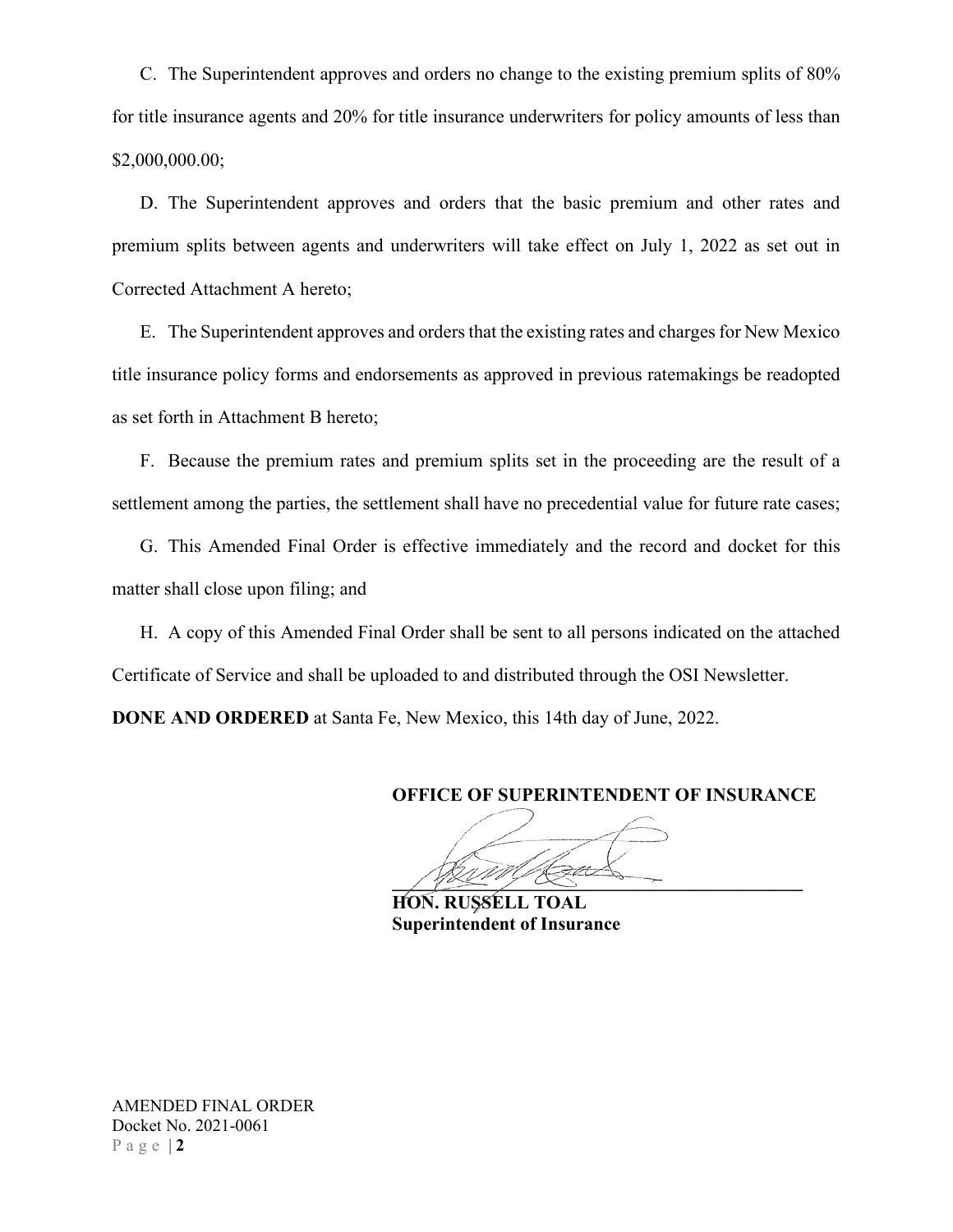#### **CERTIFICATE OF SERVICE**

**I HEREBY CERTIFY** that, on this 14th day of June 2022, I filed the *Amended Final* 

*Order* through the OSI's e-filing system, which caused the individuals entitled to service in this case to be served by electronic means.

Ò BY:  $\Box$ 

Freya Tschantz, Law Clerk Office of Superintendent of Insurance Freya.Tschantz2@state.nm.us

AMENDED FINAL ORDER Docket No. 2021-0061 Page | **3**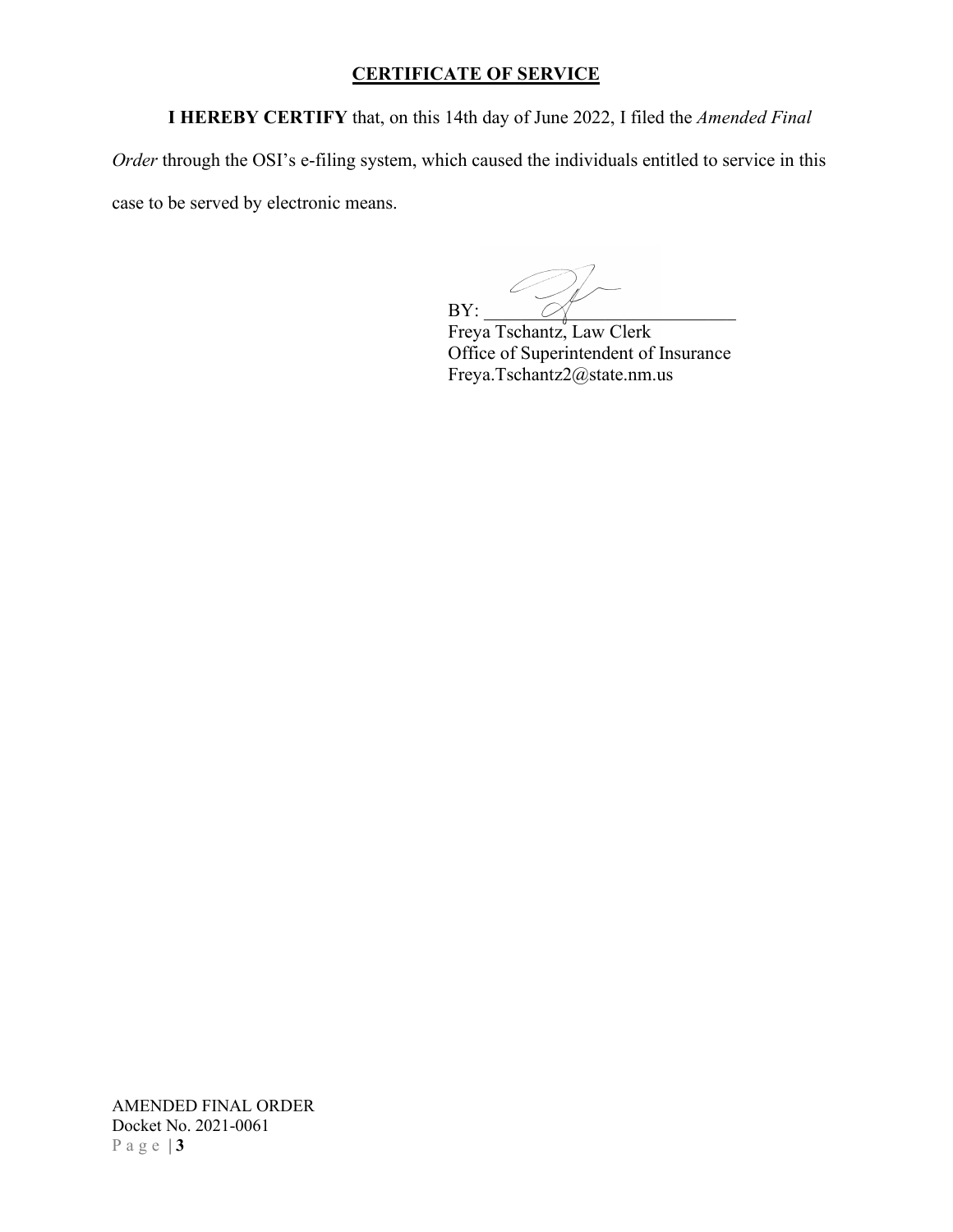#### **DOCKET NO. 2021-0061**

#### **CORRECTED ATTACHMENT A**

**PREMIUM RATES FOR ORIGINAL OWNER'S POLICIES:** The following schedule of premium rates for original owner's policies shall be in effect from the effective date of this rate rule until modified by the superintendent:

| Liability<br>Charge | Total   | Liability Charge | Total   | Liability Charge Up | Total Charge: |
|---------------------|---------|------------------|---------|---------------------|---------------|
| Up To:              | Charge: | Up To:           | Charge: | To:                 |               |
|                     |         |                  |         |                     |               |
| 10,000              | 166     | 24,000           | 272     | 38,000              | 365           |
| 11,000              | 173     | 25,000           | 278     | 39,000              | 371           |
| 12,000              | 181     | 26,000           | 286     | 40,000              | 378           |
| 13,000              | 189     | 27,000           | 293     | 41,000              | 383           |
| 14,000              | 197     | 28,000           | 301     | 42,000              | 389           |
| 15,000              | 205     | 29,000           | 307     | 43,000              | 396           |
| 16,000              | 214     | 30,000           | 314     | 44,000              | 402           |
| 17,000              | 221     | 31,000           | 322     | 45,000              | 408           |
| 18,000              | 230     | 32,000           | 327     | 46,000              | 413           |
| 19,000              | 236     | 33,000           | 334     | 47,000              | 420           |
| 20,000              | 244     | 34,000           | 339     | 48,000              | 427           |
| 21,000              | 249     | 35,000           | 346     | 49,000              | 432           |
| 22,000              | 257     | 36,000           | 353     | 50,000              | 440           |
| 23,000              | 265     | 37,000           | 358     |                     |               |

| For amounts of                                                                                                 | Portion of rate            |                              | Agent                    |                                                                                                                     | Additional rate |          | Total Charged to |  |
|----------------------------------------------------------------------------------------------------------------|----------------------------|------------------------------|--------------------------|---------------------------------------------------------------------------------------------------------------------|-----------------|----------|------------------|--|
| insurance (in<br>thousands)                                                                                    | subject to<br>agent<br>add | (per thousand)<br>commission | Retention<br>Percentage* | per<br>$$1000$ to be<br>collected on<br>policy amounts in<br>excess of \$10 mill<br>ion (solely for<br>underwriter) |                 | Consumer |                  |  |
| over $$50$ to $$100$                                                                                           | \$                         | 5.34                         | 80%                      |                                                                                                                     |                 | \$       | 5.34             |  |
| over $$100$ to $$500$                                                                                          | \$                         | 4.20                         | 80%                      |                                                                                                                     |                 | \$       | 4.20             |  |
| over \$500 to \$2,000                                                                                          | \$                         | 3.29                         | 80%                      |                                                                                                                     |                 | \$       | 3.29             |  |
| over \$2,000 to \$5,000                                                                                        | \$                         | 2.65                         | 75%                      |                                                                                                                     |                 | \$       | 2.65             |  |
| over \$5,000 to \$10,000                                                                                       | \$                         | 2.20                         | 70%                      |                                                                                                                     |                 | \$       | 2.20             |  |
| over \$10,000 to \$25,000                                                                                      | \$                         | 1.89                         | 65%                      | \$                                                                                                                  | 0.25            | \$       | 2.14             |  |
| over \$25,000 to \$50,000                                                                                      | \$                         | 1.65                         | 60%                      | \$                                                                                                                  | 0.25            | \$       | 1.90             |  |
| over \$50,000                                                                                                  | \$                         | 1.32                         | 50%                      | \$                                                                                                                  | 0.25            | \$       | 1.57             |  |
| *For endorsements NM 50, 50.1, 56, 56.1, 57, 57.1, 64, 64.1, 65, 65.1, 65.2, 88, 88.1, 88.2, 88.3, 88.4, 88.5, |                            |                              |                          |                                                                                                                     |                 |          |                  |  |
| 88.6, 88.7 and 88.8, agents shall receive commissions for policy liabilities up to \$27,000,000.00; agents'    |                            |                              |                          |                                                                                                                     |                 |          |                  |  |

commission shall be zero for policy liabilities greater than \$27,000,000.00.

Effective Date: July 1, 2022.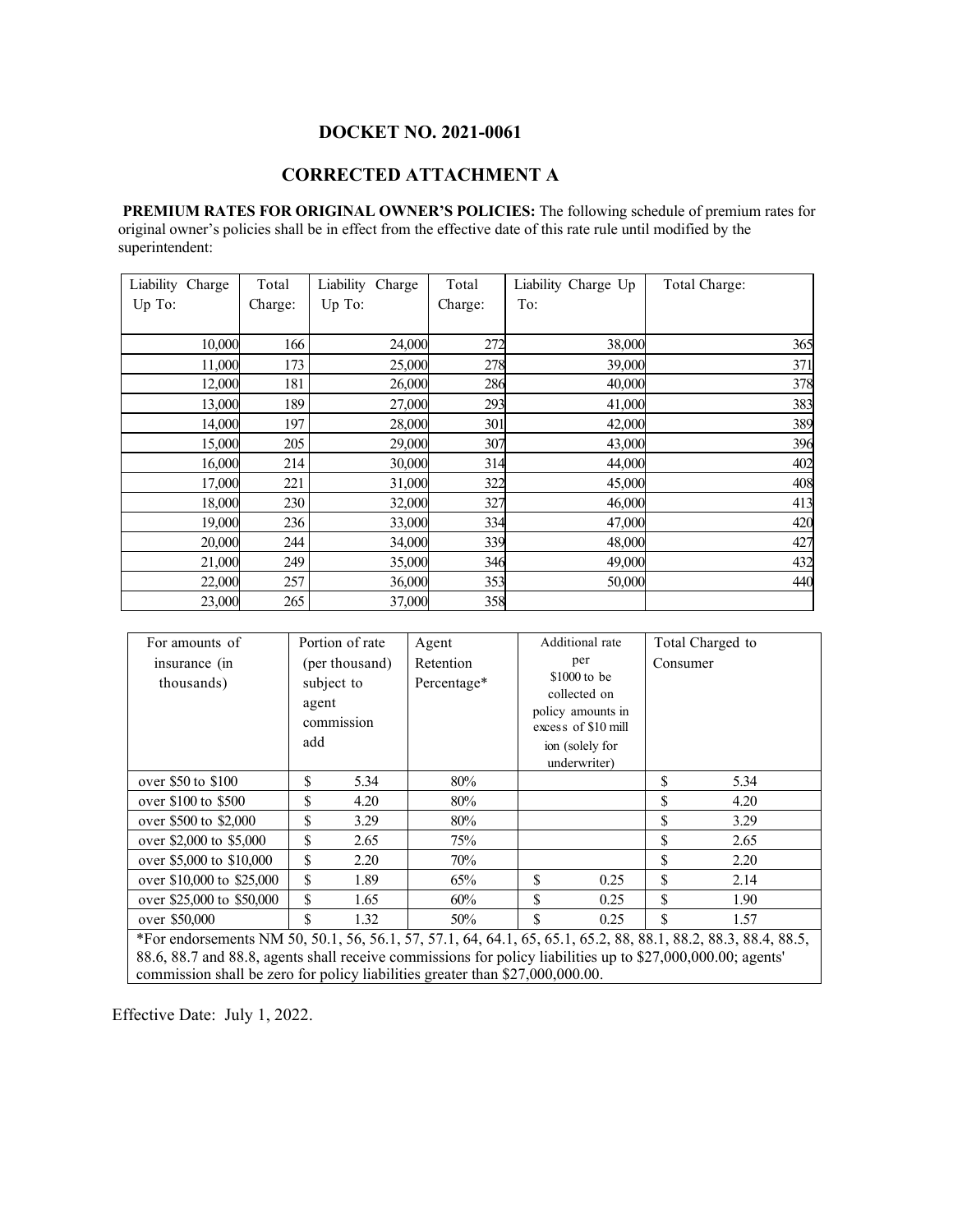| <b>Transaction</b><br>Code | Rate<br><b>Applies</b><br>to NM<br><b>Forms</b> | <b>Transaction Type</b>                                                                                                                                                                                                                                           | Rule<br>Reference | <b>Premium Rate or Charge**</b>                                                                                                                                                                                                                                                       |
|----------------------------|-------------------------------------------------|-------------------------------------------------------------------------------------------------------------------------------------------------------------------------------------------------------------------------------------------------------------------|-------------------|---------------------------------------------------------------------------------------------------------------------------------------------------------------------------------------------------------------------------------------------------------------------------------------|
|                            |                                                 |                                                                                                                                                                                                                                                                   |                   |                                                                                                                                                                                                                                                                                       |
| 0001                       | 1&2                                             | Charge For Additional Chain Of Title                                                                                                                                                                                                                              | 13.14.9.16        | Fifty dollars (\$50.00).                                                                                                                                                                                                                                                              |
| 0002                       | 1&2                                             | <b>Charge For Unusual Complexity</b>                                                                                                                                                                                                                              | 13.14.9.16        | Fifteen percent (15%) of the full basic<br>premium rate on each tract of<br>unusual complexity. If the separate<br>values for each tract are not<br>apportioned in the policy, their values<br>shall be in the same proportions as<br>their areas bear to the entire area<br>insured. |
| 0003                       | $\mathbf{1}$                                    | <b>Abstract Retirement Credit</b>                                                                                                                                                                                                                                 | 13.14.9.24        | A credit of twenty-five percent (25%)<br>of the actual premium for the owner's<br>policy, up to a maximum credit of one<br>hundred dollars (\$100.00).                                                                                                                                |
| 0004                       | $\overline{2}$                                  | Loan Policy - Mechanic's Lien Coverage<br>With Evidence of Priority (no broken lien<br>priority)                                                                                                                                                                  | 13.14.5.12        | Fifty dollars (\$50.00).                                                                                                                                                                                                                                                              |
| 0005                       | $\overline{2}$                                  | Loan Policy - Mechanic's Lien Coverage<br>Without Evidence of Priority (broken lien<br>priority)                                                                                                                                                                  | 13.14.5.12        | Five dollars (\$5.00) per thousand of<br>the face amount of the policy.                                                                                                                                                                                                               |
| 0006                       | 1                                               | Owner's Policy - Mechanic's Lien<br>Coverage - Filing Period Expired (when all<br>improvements have been fully completed<br>and the statutory period for filing<br>mechanics' or materialmen's liens has<br>expired)                                              | 13.14.5.12        | Fifty dollars (\$50.00).                                                                                                                                                                                                                                                              |
| 0007                       | 1                                               | Owner's Policy - Mechanic's Lien<br>Coverage - Filing Period Not Expired<br>(construction of the improvements has<br>been fully completed and accepted by the<br>insured owner and the period for filing<br>mechanics' or materialmen's liens has not<br>expired) | 13.14.5.12        | Three dollars (\$3.00) per thousand<br>calculated on the face amount of the<br>owner's policy.                                                                                                                                                                                        |
| 0008                       | $\mathbf{1}$                                    | Survey Coverage - Owner Policy                                                                                                                                                                                                                                    | 13.14.5.1C        | Fifteen percent (15%) of the basic<br>premium rate for owner's policy.                                                                                                                                                                                                                |
| 0009                       | $\overline{2}$                                  | Survey Coverage - Loan Policy                                                                                                                                                                                                                                     | 13.14.5.12C       | Fifty dollars (\$50.00).                                                                                                                                                                                                                                                              |
| 0010                       | $\mathbf{1}$                                    | Owner Pro Forma Policy                                                                                                                                                                                                                                            | 13.14.9.19(C)     | One hundred dollars (\$100.00) per<br>pro forma.                                                                                                                                                                                                                                      |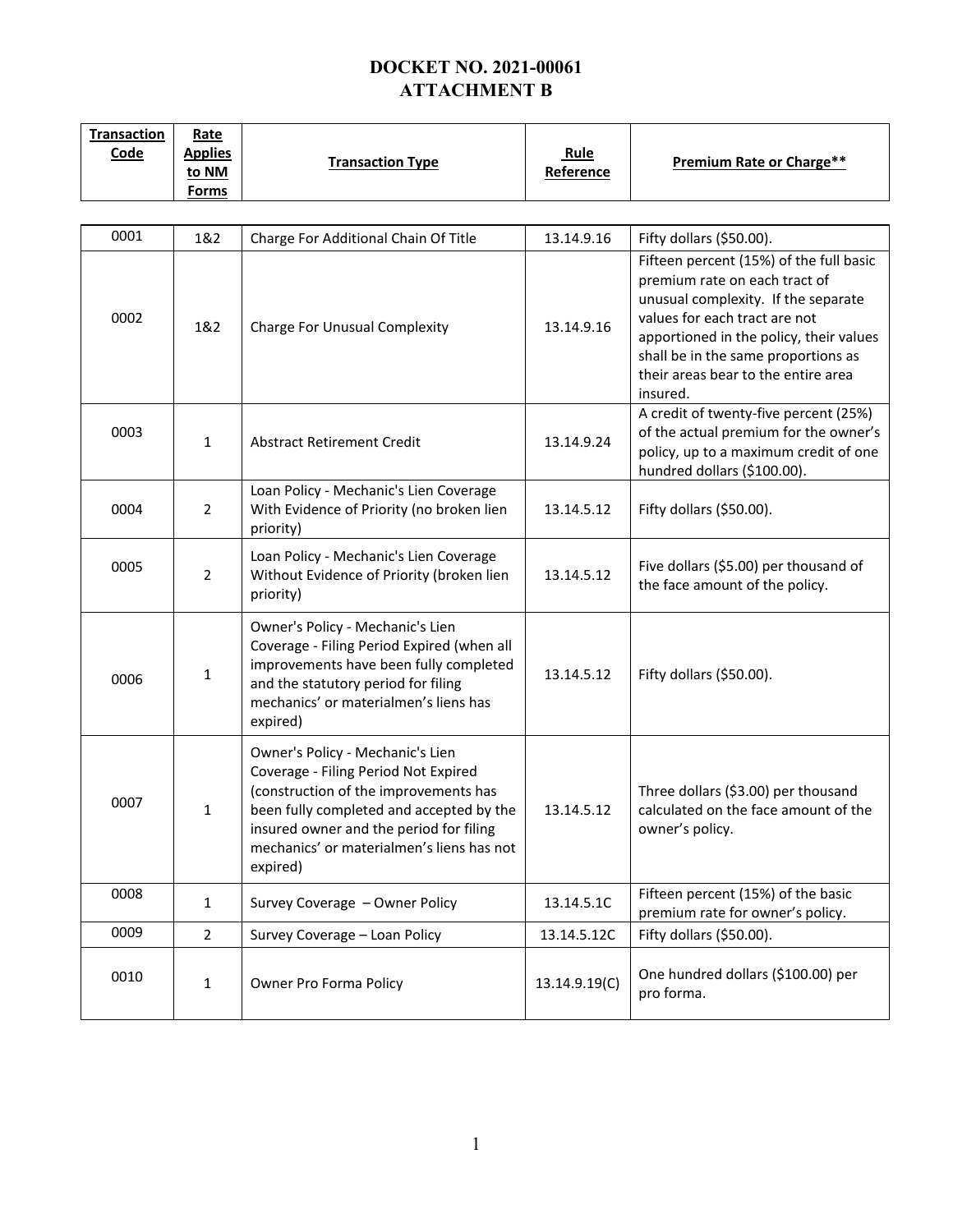| <b>Transaction</b><br>Code | Rate<br><b>Applies</b><br>to NM<br><b>Forms</b> | <b>Transaction Type</b>                              | Rule<br>Reference | Premium Rate or Charge**                                                                                                                                                            |
|----------------------------|-------------------------------------------------|------------------------------------------------------|-------------------|-------------------------------------------------------------------------------------------------------------------------------------------------------------------------------------|
|                            |                                                 |                                                      |                   |                                                                                                                                                                                     |
| 0011                       | $\overline{2}$                                  | Loan Pro Forma Policy                                | 13.14.9.19(C)     | One hundred dollars (\$100.00) per<br>pro forma.                                                                                                                                    |
| 0012                       | $\mathbf{1}$                                    | <b>Duplicate Original Policy</b>                     | $N\setminus A$    | Twenty-five dollars (\$25.00) if such<br>duplicate original policy is issued<br>simultaneously with the original<br>policy. Otherwise sixty-five dollars<br>( \$65.00).             |
| 0013                       | N/A                                             | <b>Cancellation Fee</b>                              | 13.14.9.19(B)     | The cancellation fee shall be<br>reasonable and appropriate<br>considering the nature and extent of<br>the services rendered by the agent.                                          |
| 0101                       | $\mathbf{1}$                                    | Owner's Policy                                       | 13.14.9.20        | SEE Attachment A for the schedule of<br>rates and brackets used for<br>calculating basic premium rates,<br>subject to any applicable discount, if<br>available.                     |
| 0102                       | $\mathbf{1}$                                    | Owner's Policy - With Bulk Rate                      | 13.14.6.12        | Twenty-five percent (25%) discount<br>from the full basic premium rate, but<br>not less than ninety percent (90%) of<br>the minimum basic premium rate.                             |
| 0103                       | $\mathbf{1}$                                    | Multiple Owners on Same Land -<br>Simultaneous Issue | 13.14.9.32        | The applicable owner's rate shall<br>apply to the policy in the largest<br>amount and the rate on the other<br>policies shall be thirty percent (30%)<br>of the basic premium rate. |
| 0104                       | 1&2                                             | <b>Replacement Policy</b>                            | 13.14.9.26        | Thirty-five percent (35%) of the full<br>basic premium rate.                                                                                                                        |
| 0105                       | $\mathbf{1}$                                    | Owner's Policy After Foreclosure                     | 13.14.9.28        | Fifty-five percent (55%) of the full<br>basic premium rate.                                                                                                                         |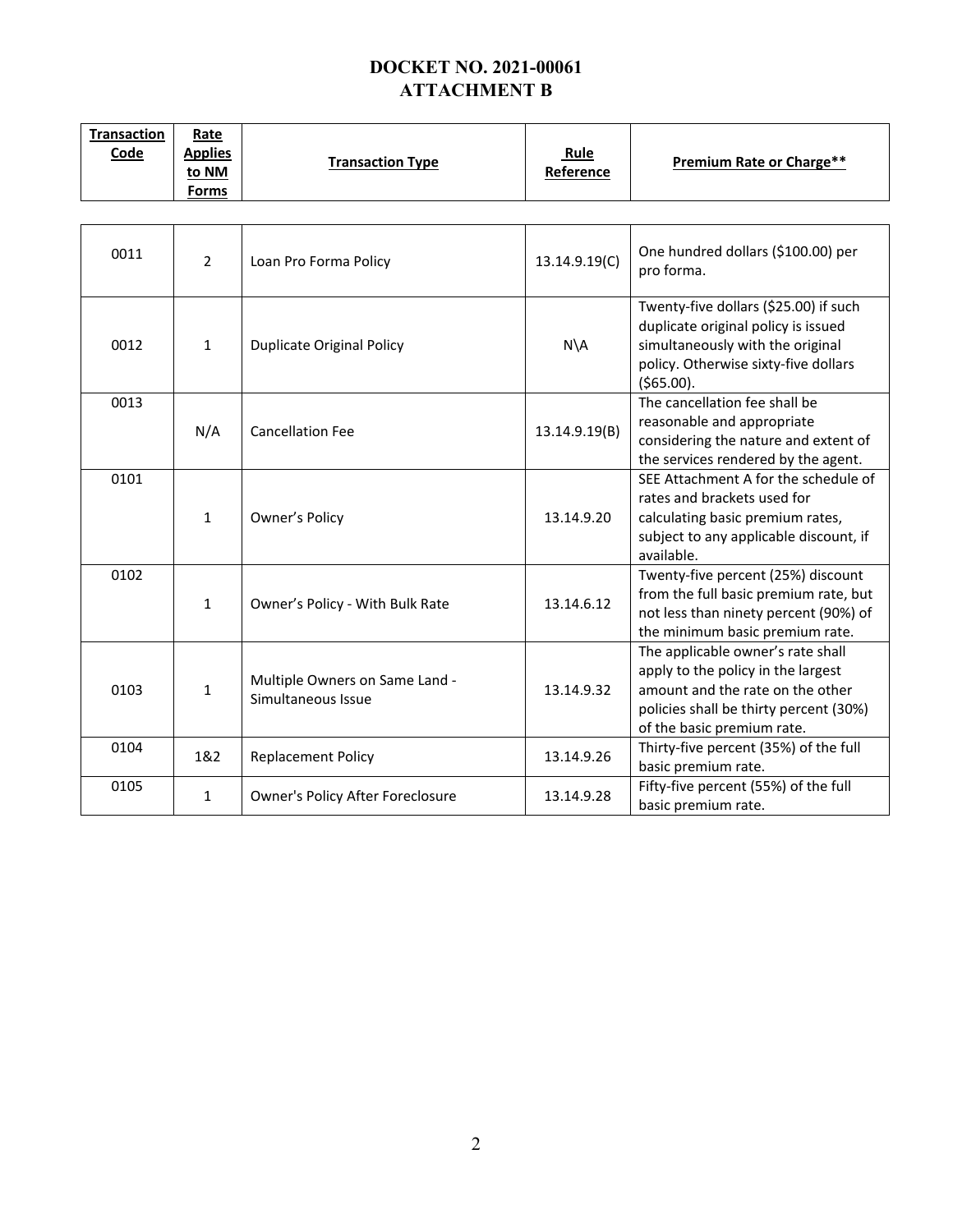| <b>Transaction</b><br>Code | Rate<br><b>Applies</b><br>to NM<br><b>Forms</b> | <b>Transaction Type</b>                                                                                         | Rule<br>Reference | <b>Premium Rate or Charge**</b>                                                                                                                                                                                                                                                                                                                                                                                                                                                                                                                                                                                                                                                                                                                                                                                                                                                                                                                                                                                                                                                                                                              |
|----------------------------|-------------------------------------------------|-----------------------------------------------------------------------------------------------------------------|-------------------|----------------------------------------------------------------------------------------------------------------------------------------------------------------------------------------------------------------------------------------------------------------------------------------------------------------------------------------------------------------------------------------------------------------------------------------------------------------------------------------------------------------------------------------------------------------------------------------------------------------------------------------------------------------------------------------------------------------------------------------------------------------------------------------------------------------------------------------------------------------------------------------------------------------------------------------------------------------------------------------------------------------------------------------------------------------------------------------------------------------------------------------------|
|                            |                                                 |                                                                                                                 |                   |                                                                                                                                                                                                                                                                                                                                                                                                                                                                                                                                                                                                                                                                                                                                                                                                                                                                                                                                                                                                                                                                                                                                              |
| 0106                       | $\mathbf 1$                                     | Owner's Policy - Terminated Foreclosure                                                                         | 13.14.7.18        | Fifty percent (50%) of the premium<br>paid for a foreclosure title insurance<br>policy shall be credited toward the<br>new owner's policy premium. Applies<br>when judicial or non-judicial<br>foreclosure is terminated by the<br>security instrument being reinstated<br>and a new owner's policy is issued to<br>a new purchaser within one year of<br>the date of the foreclosure policy.                                                                                                                                                                                                                                                                                                                                                                                                                                                                                                                                                                                                                                                                                                                                                |
| 0110                       | $\mathbf{1}$                                    | Owner's Policy - Reissue (3 years or more<br>since previous owner's policy was issued)                          | 13.14.6.11        | Ninety percent (90%) of the current<br>full basic premium rate up to same<br>policy amount provided in the original<br>policy. *** If more insurance is<br>desired or required under the reissue<br>policy than was written in the original<br>policy, the difference must be<br>computed at the basic premium rates<br>in the applicable brackets. If two or<br>more previous policies insuring<br>different properties are presented to<br>the title agent or insurer for a reissue<br>discount on the purchase of a policy<br>containing the same properties as<br>shown in said previous policies the<br>discount will be computed as follows:<br>Title agent or insurer shall base the<br>discount on the date of issue of the<br>oldest previous policy and upon a<br>liability amount equal to the sum of<br>the liability amounts of the previous<br>policies. If the previous policies<br>contain more or less property than is<br>insured under the previous policies,<br>13.14.9.37 NMAC applies. In no event<br>shall the premium collected be less<br>than the regular minimum<br>promulgated rate for an owner's<br>policy.*** |
| 0115                       | $\mathbf{1}$                                    | Owner's Policy - Reissue (2 years or more<br>but less than 3 years since previous<br>owner's policy was issued) | 13.14.6.11        | Eighty-five percent (85%) of the<br>current full basic premium rate up to<br>same policy amount provided in the<br>original policy. ***                                                                                                                                                                                                                                                                                                                                                                                                                                                                                                                                                                                                                                                                                                                                                                                                                                                                                                                                                                                                      |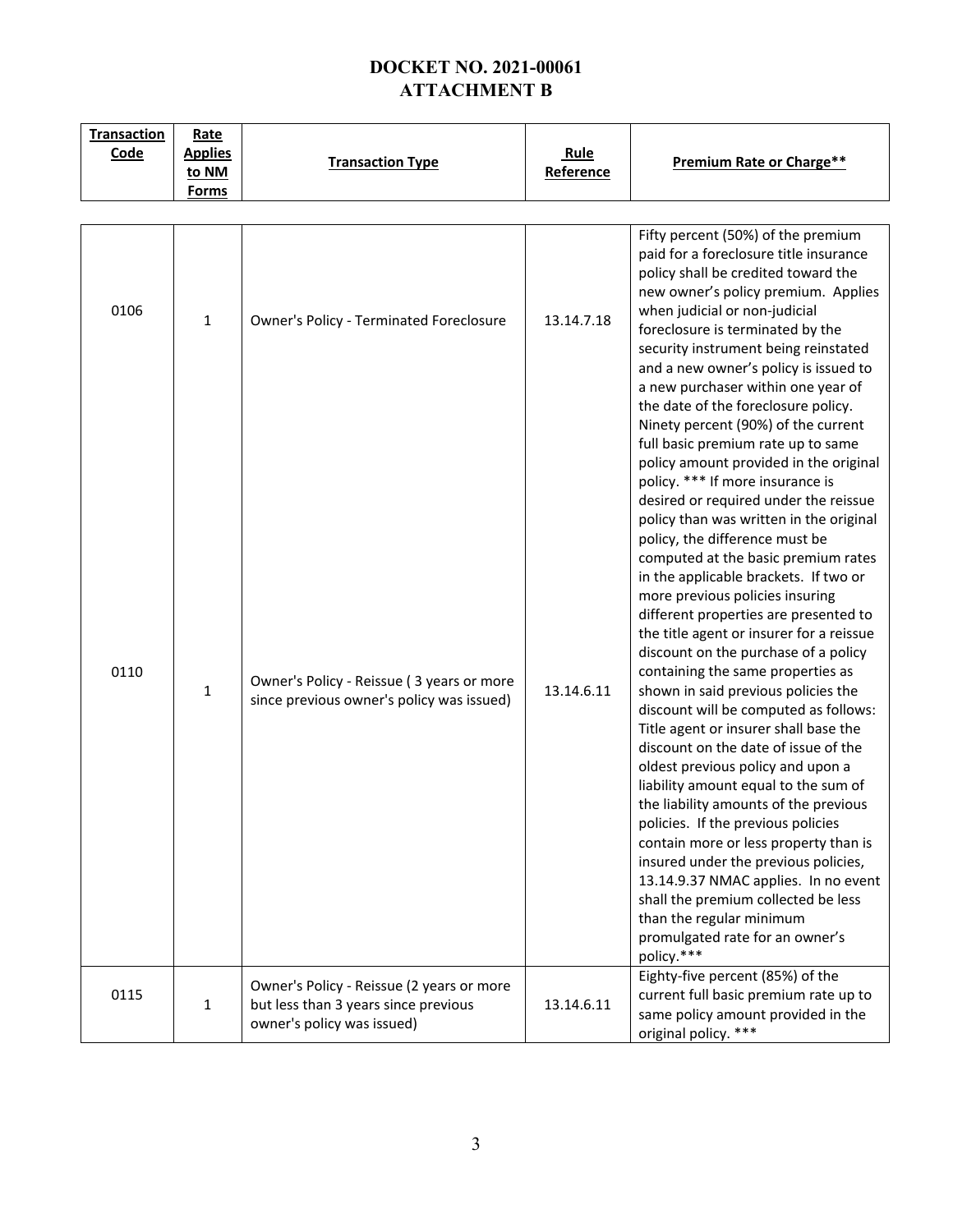| <b>Transaction</b><br>Code | Rate<br><b>Applies</b><br>to NM<br><b>Forms</b> | <b>Transaction Type</b>                                                                                          | Rule<br>Reference          | <b>Premium Rate or Charge**</b>                                                                                                                                                                                                                                                                                                                                                                                                                                                     |
|----------------------------|-------------------------------------------------|------------------------------------------------------------------------------------------------------------------|----------------------------|-------------------------------------------------------------------------------------------------------------------------------------------------------------------------------------------------------------------------------------------------------------------------------------------------------------------------------------------------------------------------------------------------------------------------------------------------------------------------------------|
|                            |                                                 |                                                                                                                  |                            |                                                                                                                                                                                                                                                                                                                                                                                                                                                                                     |
| 0120                       | $\mathbf{1}$                                    | Owner's Policy - Reissue (More than 1<br>year but less than 2 years since previous<br>owner's policy was issued) | 13.14.6.11                 | Eighty percent (80%) of the current<br>full basic premium rate up to same<br>policy amount provided in the original<br>policy. ***                                                                                                                                                                                                                                                                                                                                                  |
| 0125                       | $\mathbf{1}$                                    | Owner's Policy - Reissue (1 year or less<br>since previous owner's policy was issued)                            | 13.14.6.11                 | Seventy-five percent (75%) of the<br>current full basic premium rate up to<br>same policy amount provided in the<br>original policy. ***                                                                                                                                                                                                                                                                                                                                            |
| 0201                       | $\overline{2}$                                  | Loan Policy - Single Issue                                                                                       | 13.14.9.22                 | SEE Attachment A for the schedule of<br>rates and brackets used for<br>calculating basic premium rates,<br>subject to any applicable discount, if<br>available. Loan policies are calculated<br>at ninety percent (90%) of the full<br>basic premium rate.                                                                                                                                                                                                                          |
| 0202                       | $\overline{2}$                                  | Loan Policy - Simultaneous Issue with<br>Owner's Policy                                                          | 13.14.1.7(U)<br>13.14.9.22 | One hundred dollars (\$100.00) for the<br>aggregate amount of insurance not in<br>excess of the owner's policy. All<br>liability insured above that amount<br>shall be at ninety percent (90%) of the<br>current basic premium rates by<br>brackets.                                                                                                                                                                                                                                |
| 0203                       | $\overline{2}$                                  | Loan Policy - Second Mortgage or<br>Subsequent Issue                                                             | 13.14.9.36                 | Sixty percent (60%) of the full basic<br>premium rate, up to the face amount<br>of the owner's policy less the face<br>amount of all liens of record not<br>released upon issuance of the<br>subsequent loan policy. All liability<br>insured above that amount shall be at<br>ninety percent (90%) of the current<br>basic premium rates by brackets. In<br>no event shall the premium collected<br>be less than the regular minimum<br>promulgated rate for an owner's<br>policy. |
| 0204                       | $\overline{2}$                                  | <b>Replacement Loan Policy</b>                                                                                   | 13.14.9.26                 | Thirty-five percent (35%) of the full<br>basic premium rate.                                                                                                                                                                                                                                                                                                                                                                                                                        |
| 0205                       | $\overline{2}$                                  | Loan Policy With Two-Year Claims Made<br>Limitation                                                              | 13.14.9.40(A)              | Thirty dollars (\$30.00) plus one dollar<br>(\$1.00) per thousand calculated upon<br>the loan policy amount. No credit<br>from this policy is available for a<br>subsequently issued policy.                                                                                                                                                                                                                                                                                        |
| 0206                       | $\overline{2}$                                  | Extension of Loan Policy with Two-Year<br><b>Claims Made Limitation</b>                                          | 13.14.9.40(B)              | Twenty-five dollars (\$25.00) per six-<br>month extension, not to exceed four<br>(4) extensions.                                                                                                                                                                                                                                                                                                                                                                                    |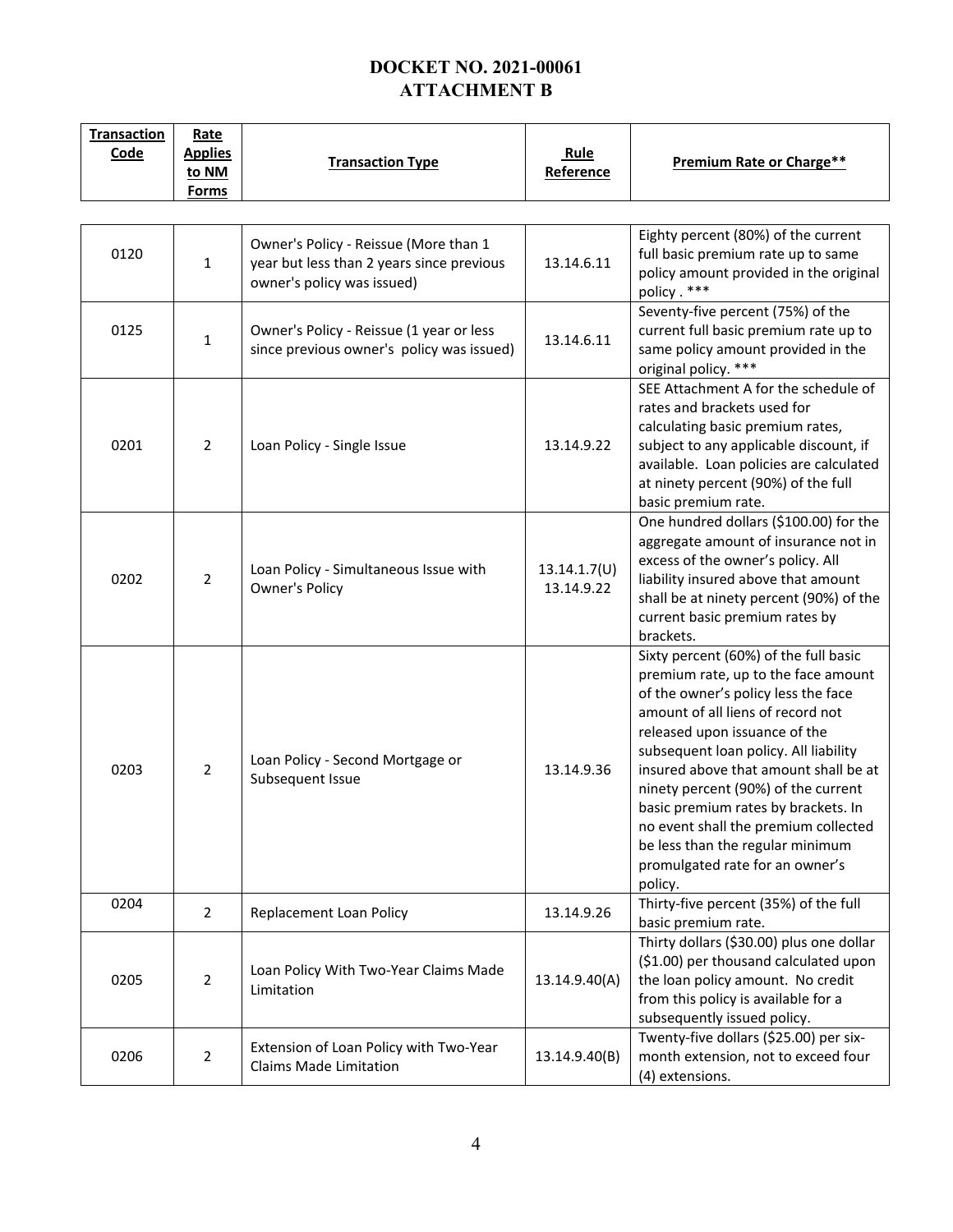| <b>Transaction</b><br>Code | Rate<br><b>Applies</b><br>to NM<br><b>Forms</b> | <b>Transaction Type</b>                                                                                            | Rule<br>Reference         | <b>Premium Rate or Charge**</b>                                                                                                                                                              |
|----------------------------|-------------------------------------------------|--------------------------------------------------------------------------------------------------------------------|---------------------------|----------------------------------------------------------------------------------------------------------------------------------------------------------------------------------------------|
|                            |                                                 |                                                                                                                    |                           |                                                                                                                                                                                              |
| 0240                       | $\overline{2}$                                  | Loan Policy - Substitution Rate (new<br>policy within 3 years of prior policy - 40%)                               | 13.14.9.39;<br>59A-30-6.1 | Forty percent (40%) of the current<br>basic premium rate applies to any<br>amount up to the amount of the<br>previous policy insuring the mortgage<br>or deed of the trust being refinanced. |
| 0250                       | $\overline{2}$                                  | Loan Policy - Substitution Rate (new<br>policy more than 3 years but less than 5<br>years of prior policy - 50%)   | 13.14.9.39;<br>59A-30-6.1 | Fifty percent (50%) of the basic<br>premium rate applies to any amount<br>up to the amount of the previous<br>policy insuring the mortgage or deed<br>of trust being refinanced.             |
| 0260                       | $\overline{2}$                                  | Loan Policy - Substitution Rate (new<br>policy more than 5 years but less than 10<br>years of prior policy - 60%)  | 13.14.9.39;<br>59A-30-6.1 | Sixty percent (60%) of the basic<br>premium rate applies to any amount<br>up to the amount of the previous<br>policy insuring the mortgage or deed<br>of trust being refinanced.             |
| 0280                       | 2                                               | Loan Policy - Substitution Rate (new<br>policy more than 10 years but less than<br>20 years of prior policy - 80%) | 13.14.9.39;<br>59A-30-6.1 | Eighty percent (80%) of the basic<br>premium rate applies to any amount<br>up to the amount of the previous<br>policy insuring the mortgage or deed<br>of trust being refinanced.            |
| 0600                       | 6                                               | Commitment for Title Insurance                                                                                     | 13.14.9.19(A)             | One hundred dollars (\$100.00) for the<br>initial six months.                                                                                                                                |
| 0900                       | 9                                               | Notice of Availability of Owner's Title<br>Insurance                                                               | N/A                       | No charge                                                                                                                                                                                    |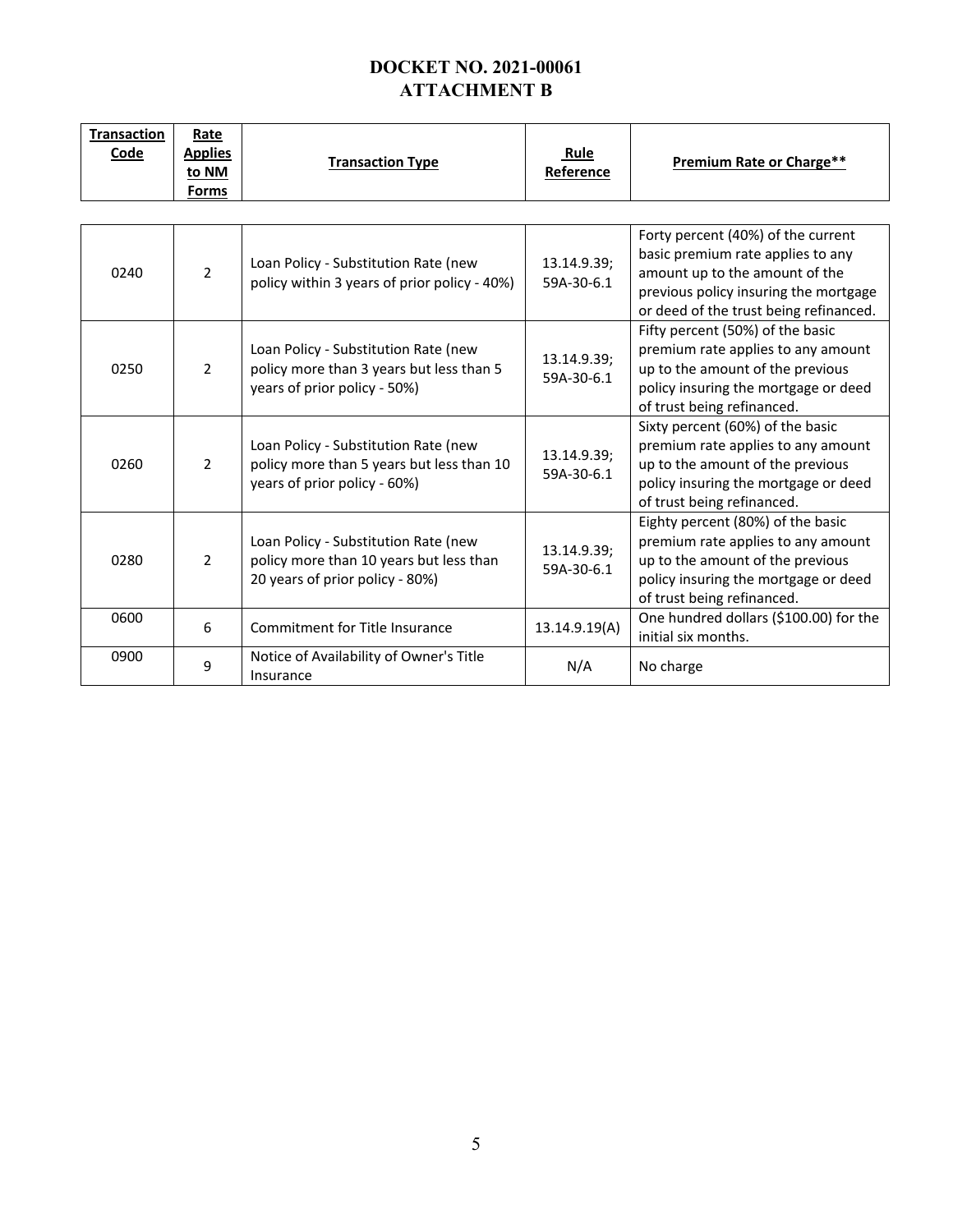| <b>Transaction</b><br>Code | Rate<br><b>Applies</b><br>to NM<br><b>Forms</b> | <b>Transaction Type</b>                                       | Rule<br>Reference | <b>Premium Rate or Charge**</b>                                                                                                                                                                                                                                                                                                                                                                                                                                                                                                                                                                                                                                                                                                                                                                                                                                                                                    |
|----------------------------|-------------------------------------------------|---------------------------------------------------------------|-------------------|--------------------------------------------------------------------------------------------------------------------------------------------------------------------------------------------------------------------------------------------------------------------------------------------------------------------------------------------------------------------------------------------------------------------------------------------------------------------------------------------------------------------------------------------------------------------------------------------------------------------------------------------------------------------------------------------------------------------------------------------------------------------------------------------------------------------------------------------------------------------------------------------------------------------|
|                            |                                                 |                                                               |                   |                                                                                                                                                                                                                                                                                                                                                                                                                                                                                                                                                                                                                                                                                                                                                                                                                                                                                                                    |
| 1000                       | 10                                              | Facultative Reinsurance Agreement                             | N/A               | No charge.                                                                                                                                                                                                                                                                                                                                                                                                                                                                                                                                                                                                                                                                                                                                                                                                                                                                                                         |
| 1104                       | 11                                              | Correction/ Multipurpose Endorsement                          | 13.14.8.8         | No charge for the issuance of an<br>endorsement correcting a<br>commitment, binder or policy<br>containing an error or omission not<br>caused by the insured. If the<br>correction is caused by the insured<br>(i.e., inaccurate loan closing<br>instructions), the charge is twenty-<br>five dollars (\$25.00) If the correction<br>results in additional liability for which<br>the correct premium has not already<br>been charged, the premium for the<br>endorsement shall be the premium<br>due and payable for the additional<br>liability. Likewise, if the correction<br>results in the application of a<br>different or additional rate<br>regulation(s) than was applied to the<br>policy or its endorsements, the<br>premium due and payable for this<br>endorsement shall be the balance of<br>premium unpaid after application of<br>the appropriate rate regulation(s)<br>following the correction. |
| 1105                       | 11                                              | Renewal, Extension and Partial Release<br>Endorsement         | N/A               | Twenty-five dollars (\$25.00) if issued<br>within six months from the date of<br>the policy or date of the last<br>endorsement reflecting an earlier<br>assignment, renewal, etc., or sixty-<br>five dollars (\$65.00) if issued more<br>than six (6) months from the date of<br>the policy or last such endorsement, if<br>any, whichever is later.                                                                                                                                                                                                                                                                                                                                                                                                                                                                                                                                                               |
| 1106                       | 11                                              | <b>Extension of Commitment for Title</b><br>Insurance         | 13.14.9.19(A)     | One hundred dollars (\$100.00) for<br>each additional six-month (or portion<br>thereof) renewal or extension.                                                                                                                                                                                                                                                                                                                                                                                                                                                                                                                                                                                                                                                                                                                                                                                                      |
| 1108                       | 1, 11                                           | Increase in Coverage                                          | 13.14.6.8C        | Basic premium rate for new policy<br>amount less the amount previously<br>paid for policy being increased.                                                                                                                                                                                                                                                                                                                                                                                                                                                                                                                                                                                                                                                                                                                                                                                                         |
| 1200                       | 12                                              | Condominium Endorsement -<br>Assessments Priority (ALTA 4-06) | 13.14.8.42        | Twenty-five dollars (\$25.00).                                                                                                                                                                                                                                                                                                                                                                                                                                                                                                                                                                                                                                                                                                                                                                                                                                                                                     |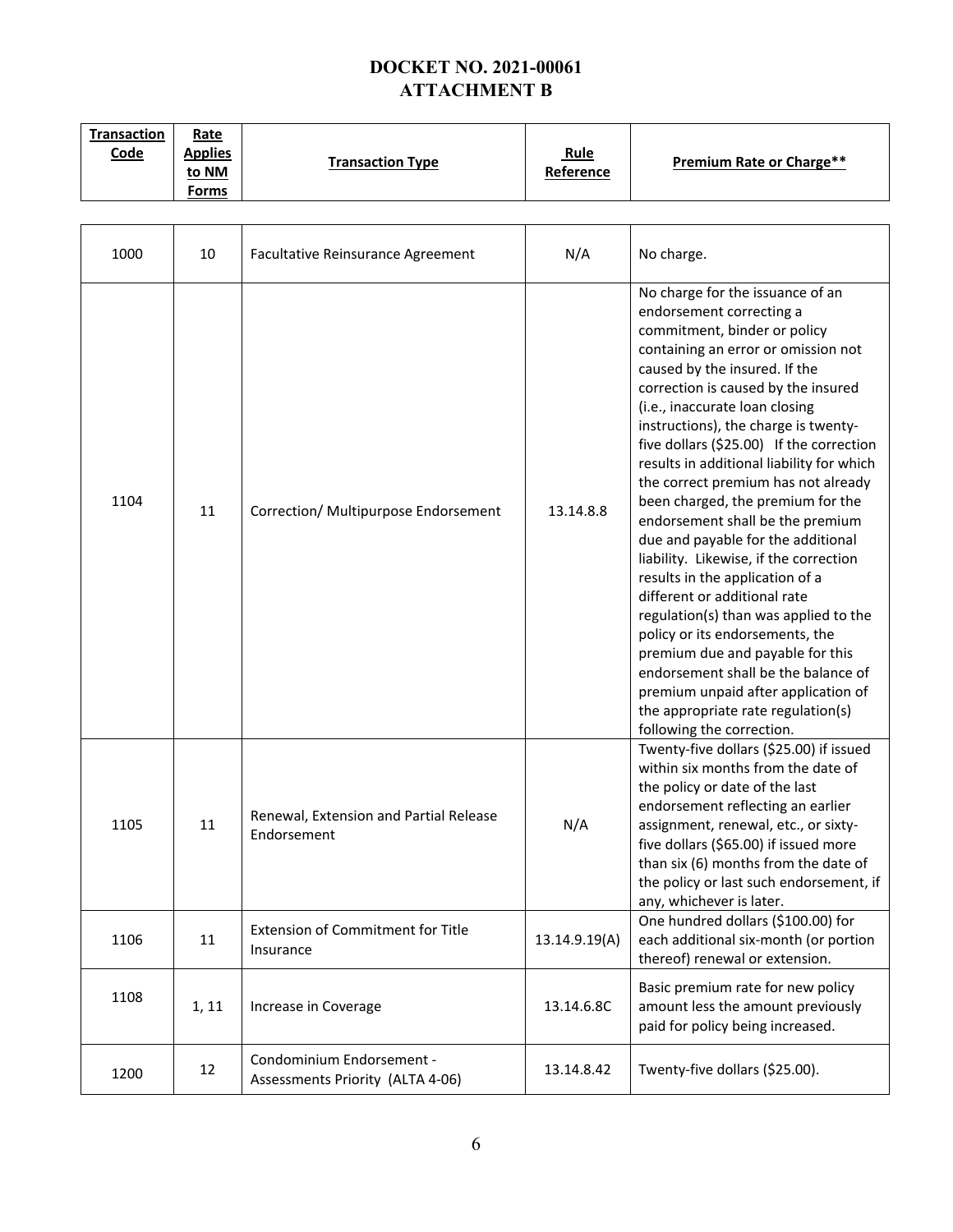| <b>Transaction</b><br>Code | Rate<br><b>Applies</b><br>to NM<br><b>Forms</b> | <b>Transaction Type</b>                                                     | Rule<br>Reference          | <b>Premium Rate or Charge**</b>                                                                                                                                                                                                                                                                                              |
|----------------------------|-------------------------------------------------|-----------------------------------------------------------------------------|----------------------------|------------------------------------------------------------------------------------------------------------------------------------------------------------------------------------------------------------------------------------------------------------------------------------------------------------------------------|
|                            |                                                 |                                                                             |                            |                                                                                                                                                                                                                                                                                                                              |
| 1300                       | 13                                              | Planned Unit Development Endorsement<br>- All Assessments (ALTA 5-06)       | 13.14.8.43                 | Twenty-five dollars (\$25.00).                                                                                                                                                                                                                                                                                               |
| 1301                       | 13.1                                            | Planned Unit Development Endorsement<br>- Unpaid Assessments (ALTA 5.1-06)  | 13.14.8.43                 | Twenty-five dollars (\$25.00).                                                                                                                                                                                                                                                                                               |
| 1400                       | 14                                              | Variable Rate Mortgage Endorsement<br>(ALTA 6-06)                           | N/A                        | Twenty-five dollars (\$25.00) if<br>endorsement is issued simultaneously<br>with the loan policy. Fifty dollars<br>(\$50.00) if issued at the request of the<br>insured subsequent to the issuance of<br>the loan policy.                                                                                                    |
| 1500                       | 15                                              | Variable Rate Mortgage Endorsement -<br>Negative Amortization (ALTA 6.2-06) | $N\setminus A$             | Twenty-five dollars (\$25.00) if<br>endorsement is issued simultaneously<br>with the loan policy. Fifty dollars<br>(\$50.00) if issued at the request of the<br>insured subsequent to the issuance of<br>the loan policy.                                                                                                    |
| 1600                       | 16                                              | Manufactured Housing Unit Endorsement<br>(ALTA 7-06)                        | N/A                        | Seventy-five dollars (\$75.00)                                                                                                                                                                                                                                                                                               |
| 1601                       | 16.1                                            | Manufactured Housing Unit (Conversion<br>Loan) Endorsement (ALTA 7.1-06)    | N/A                        | Seventy-five dollars (\$75.00)                                                                                                                                                                                                                                                                                               |
| 1602                       | 16.2                                            | Manufactured Housing Unit (Conversion<br>Owner's) Endorsement (ALTA 7.2-06) | N/A                        | Seventy-five dollars (\$75.00)                                                                                                                                                                                                                                                                                               |
| 1700                       | 17                                              | Revolving Credit Endorsement (ALTA 14-<br>06)                               | N/A                        | Twenty-five dollars (\$25.00) if<br>endorsement is issued simultaneously<br>with the loan policy. Fifty dollars<br>(\$50.00) if issued at the request of the<br>insured subsequent to the issuance of<br>the loan policy.                                                                                                    |
| 2000                       | 20                                              | Leasehold Owner's Endorsement (ALTA<br>$13-06)$                             | 13.14.6.8(E)(<br>4)        | No charge.                                                                                                                                                                                                                                                                                                                   |
| 2003                       | 1 & 20                                          | Leasehold Owner's Policy - Simultaneous<br>Issue with Owner's Policy        | 13.14.1.7(U)<br>13.14.9.20 | Thirty percent (30%) of the rate for<br>the owner's policy up to the amount<br>of the owner's policy. The rate on the<br>aggregate amount of any leasehold<br>policy exceeding the owner's policy is<br>the difference between the basic<br>premium rates in the same manner as<br>excess is computed in 13.14.9.32<br>NMAC. |
| 2100                       | 21                                              | Leasehold Loan Endorsement (ALTA 13.1-<br>06)                               | 13.14.7.8(F)               | No charge                                                                                                                                                                                                                                                                                                                    |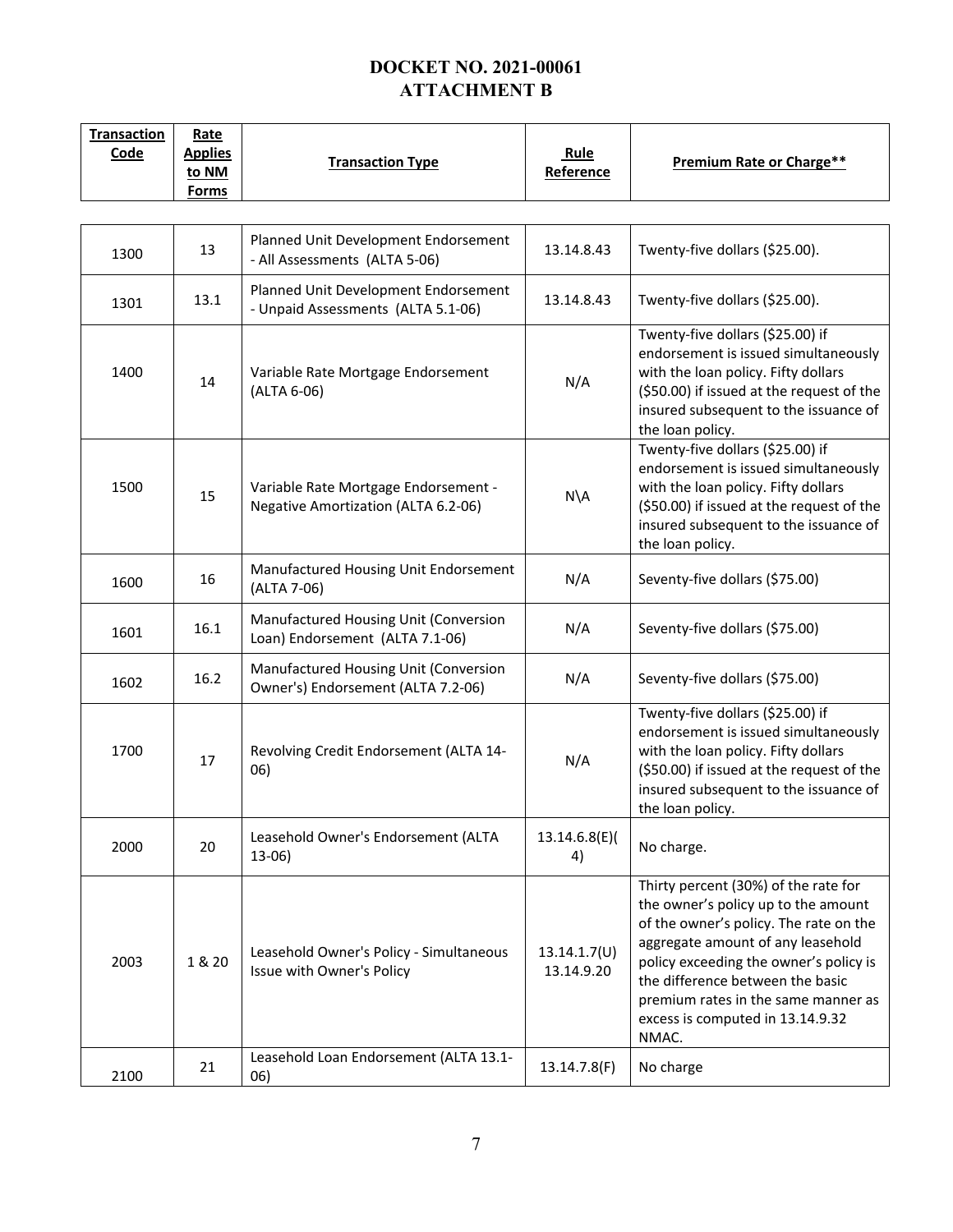| <b>Transaction</b><br>Code | Rate<br><b>Applies</b><br>to NM<br>Forms | <b>Transaction Type</b>                                                     | Rule<br>Reference          | Premium Rate or Charge**                                                                                                                                                                                                                                                                                                                            |
|----------------------------|------------------------------------------|-----------------------------------------------------------------------------|----------------------------|-----------------------------------------------------------------------------------------------------------------------------------------------------------------------------------------------------------------------------------------------------------------------------------------------------------------------------------------------------|
|                            |                                          |                                                                             |                            |                                                                                                                                                                                                                                                                                                                                                     |
| 2101                       | 1, 2, 20,<br>21                          | Leasehold Loan Policy - Simultaneous<br>Issue with Leasehold Owner's Policy | 13.14.1.7(U)<br>13.14.9.22 | One hundred dollars (\$100.00) for the<br>aggregate amount of insurance not in<br>excess of the owner's policy. All<br>liability insured above that amount<br>shall be at ninety percent (90%) of the<br>current basic premium rates by<br>brackets.                                                                                                |
| 2200                       | 22                                       | Pending Disbursement Down Date<br>Endorsement                               | N/A                        | Twenty-five dollars (\$25.00).                                                                                                                                                                                                                                                                                                                      |
| 2300                       | 23                                       | Pending Improvements Endorsement                                            | N/A                        | Twenty-five dollars (\$25.00).                                                                                                                                                                                                                                                                                                                      |
| 2400                       | 24                                       | Assignment Endorsement (ALTA 10-06)                                         | N/A                        | Twenty-five dollars (\$25.00) if issued<br>within six months of the date of the<br>policy or date of the last endorsement<br>reflecting an earlier assignment, or a<br>premium of sixty-five dollars (\$65.00)<br>if issued more than six months from<br>the date of the policy or last<br>endorsement reflecting an earlier<br>assignment, if any. |
| 2401                       | 24.1                                     | Assignment and Down Date Endorsement<br>(ALTA 10.1-06)                      | N/A                        | Twenty-five dollars (\$25.00) if issued<br>within six months of the date of the<br>policy or date of the last endorsement<br>reflecting an earlier assignment, or a<br>premium of sixty-five dollars (\$65.00)<br>if issued more than six months from<br>the date of the policy or last<br>endorsement reflecting an earlier<br>assignment, if any. |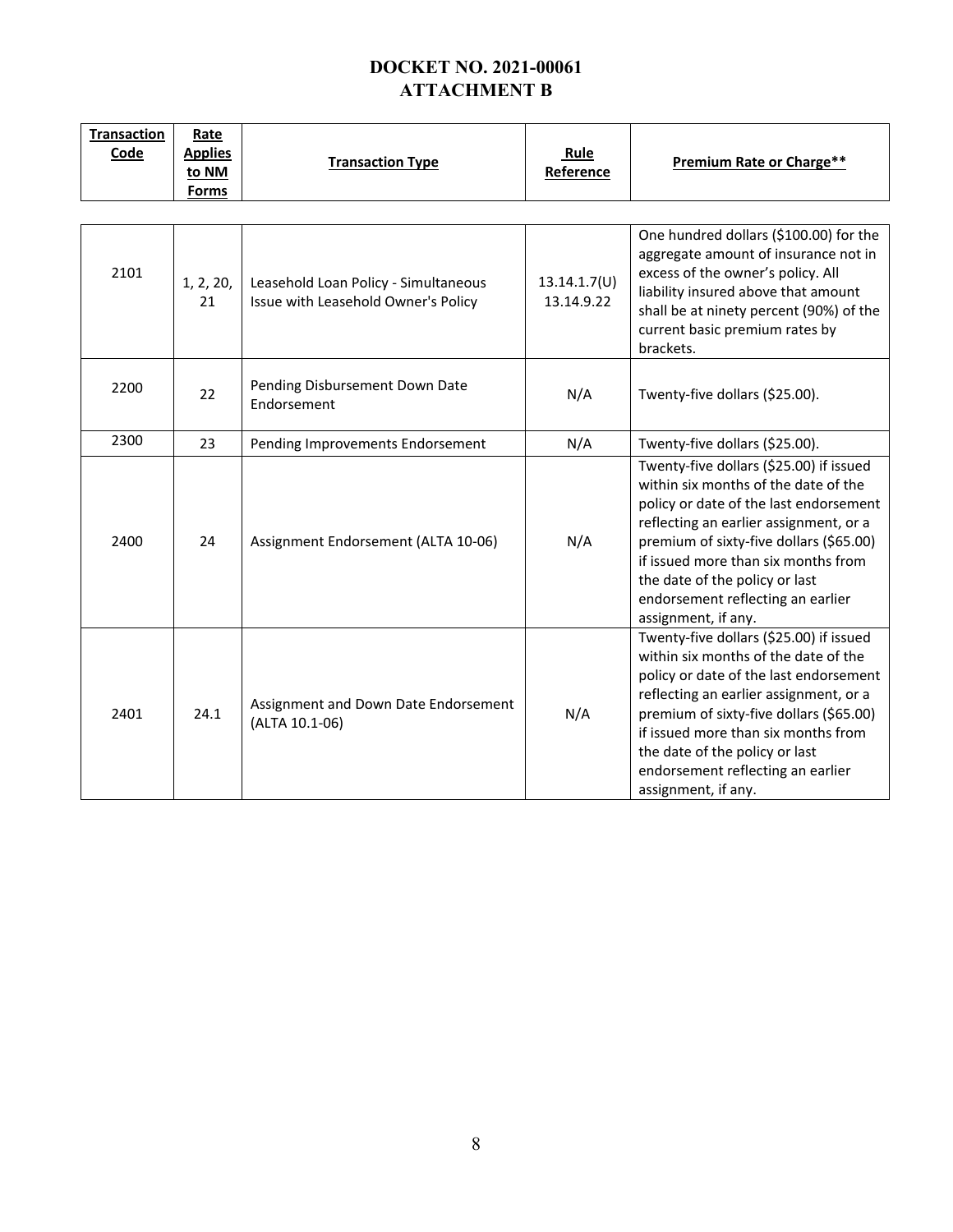| <b>Transaction</b><br>Code | Rate<br><b>Applies</b><br>to NM<br><b>Forms</b> | <b>Transaction Type</b>                                                | Rule<br>Reference | <b>Premium Rate or Charge**</b>                                                                                                                                                                                                                                                                                                                                                                                                                                                                                                                                                                                                                                                                                                                                                                                                                                                                                                                                                                                                                                                                                                                                                                                                                      |
|----------------------------|-------------------------------------------------|------------------------------------------------------------------------|-------------------|------------------------------------------------------------------------------------------------------------------------------------------------------------------------------------------------------------------------------------------------------------------------------------------------------------------------------------------------------------------------------------------------------------------------------------------------------------------------------------------------------------------------------------------------------------------------------------------------------------------------------------------------------------------------------------------------------------------------------------------------------------------------------------------------------------------------------------------------------------------------------------------------------------------------------------------------------------------------------------------------------------------------------------------------------------------------------------------------------------------------------------------------------------------------------------------------------------------------------------------------------|
|                            |                                                 |                                                                        |                   |                                                                                                                                                                                                                                                                                                                                                                                                                                                                                                                                                                                                                                                                                                                                                                                                                                                                                                                                                                                                                                                                                                                                                                                                                                                      |
| 2500                       | 25                                              | <b>Additional Advance Endorsement</b>                                  | N/A               | Twenty-five dollars (\$25.00) plus an<br>additional premium calculated by<br>determining the sum of: 1) the<br>difference between the charge for a<br>loan policy in the amount of the<br>unpaid principal balance due to the<br>lender before the advance is made<br>and the charge for a loan policy in the<br>amount of the principal balance due<br>after the advance has been made<br>utilizing the appropriate brackets in<br>the schedule of basic premium rates<br>in effect as of the date of the<br>endorsement; and 2) for all<br>endorsements for which the premium<br>is calculated as a percentage of the<br>policy premium or otherwise based<br>on the policy amount, the difference<br>between the charge for<br>endorsements issued with the original<br>loan policy in the amount of the<br>unpaid principal balance due to the<br>lender before the advance is made<br>and the charge for such<br>endorsements calculated on the<br>principal balance due to the lender<br>after the advance has been made,<br>utilizing the appropriate rates<br>established by 13.14.9.8 NMAC in<br>effect as of the date of the<br>endorsements. The minimum<br>combined charge for this<br>endorsement is one hundred dollars<br>(\$100.00). |
| 2600                       | 26                                              | Partial Coverage Endorsement                                           | N/A               | Twenty-five dollars (\$25.00).                                                                                                                                                                                                                                                                                                                                                                                                                                                                                                                                                                                                                                                                                                                                                                                                                                                                                                                                                                                                                                                                                                                                                                                                                       |
| 2800                       | 28                                              | Non-Imputation - Full Equity Transfer<br>Endorsement (ALTA 15-06)      | N/A               | One dollar (\$1.00) per thousand for<br>each thousand dollars of insurance.                                                                                                                                                                                                                                                                                                                                                                                                                                                                                                                                                                                                                                                                                                                                                                                                                                                                                                                                                                                                                                                                                                                                                                          |
| 2801                       | 28.1                                            | Non-Imputation - Additional Interest<br>Endorsement (ALTA 15.1-06)     | N/A               | One dollar (\$1.00) per thousand for<br>each thousand dollars of insurance.                                                                                                                                                                                                                                                                                                                                                                                                                                                                                                                                                                                                                                                                                                                                                                                                                                                                                                                                                                                                                                                                                                                                                                          |
| 2802                       | 28.2                                            | Non-Imputation - Partial Equity Transfer<br>Endorsement (ALTA 15.2-06) | N/A               | One dollar (\$1.00) per thousand for<br>each thousand dollars of insurance.                                                                                                                                                                                                                                                                                                                                                                                                                                                                                                                                                                                                                                                                                                                                                                                                                                                                                                                                                                                                                                                                                                                                                                          |
| 2900                       | 29                                              | <b>Environmental Protection Lien</b><br>Endorsement (ALTA 8.1-06)      | N/A               | Twenty-five dollars (\$25.00).                                                                                                                                                                                                                                                                                                                                                                                                                                                                                                                                                                                                                                                                                                                                                                                                                                                                                                                                                                                                                                                                                                                                                                                                                       |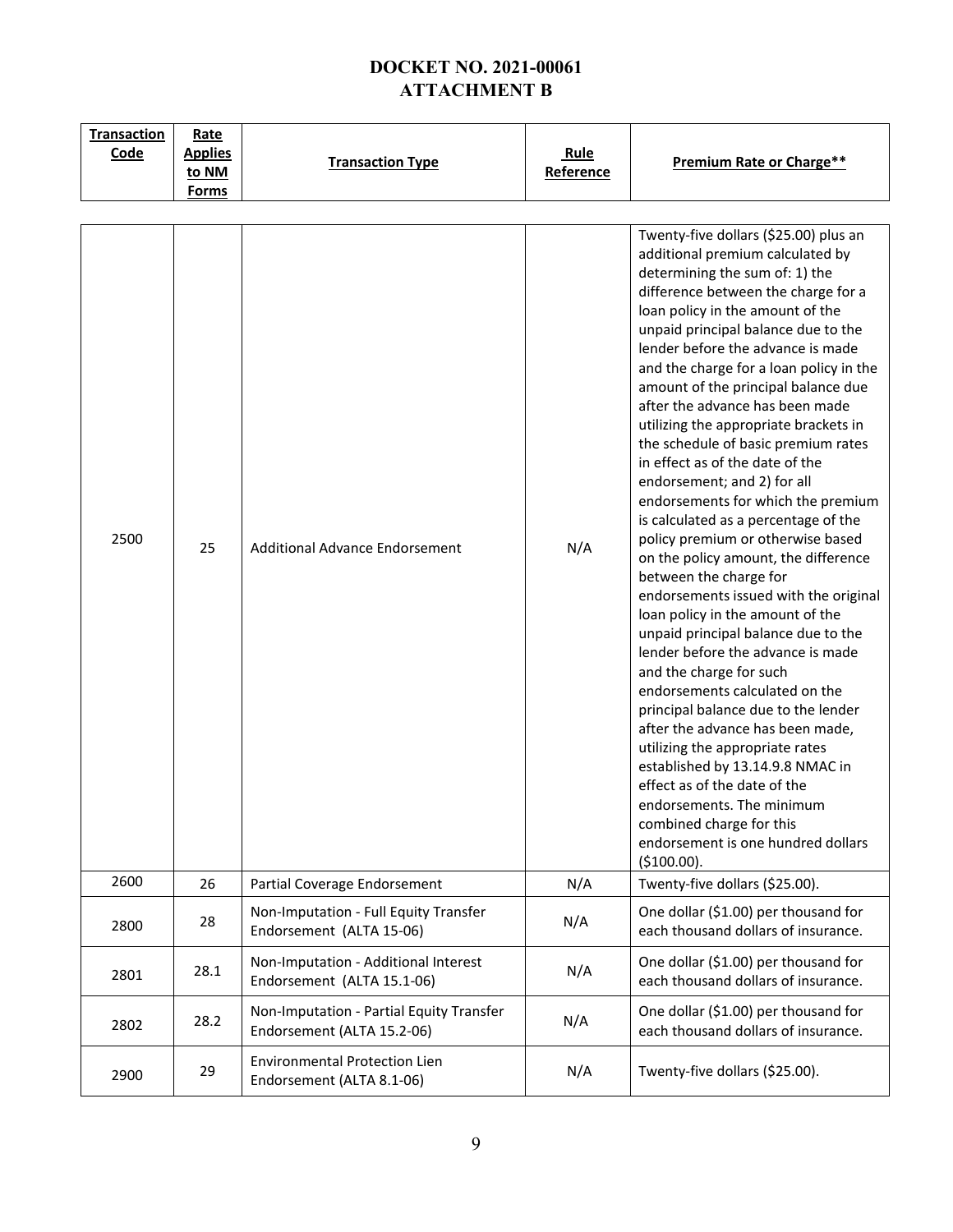| Transaction<br>Code | Rate<br><b>Applies</b><br>to NM<br><b>Forms</b> | <b>Transaction Type</b>                                                                       | Rule<br>Reference | Premium Rate or Charge**                                                                                                                                                                                                                                                                                                                                                                                                                                                                                                                              |
|---------------------|-------------------------------------------------|-----------------------------------------------------------------------------------------------|-------------------|-------------------------------------------------------------------------------------------------------------------------------------------------------------------------------------------------------------------------------------------------------------------------------------------------------------------------------------------------------------------------------------------------------------------------------------------------------------------------------------------------------------------------------------------------------|
|                     |                                                 |                                                                                               |                   |                                                                                                                                                                                                                                                                                                                                                                                                                                                                                                                                                       |
| 3000                | 30                                              | Condominium Endorsement Current<br>Assessments (ALTA 4.1-06)                                  | 13.14.8.42        | Twenty-five dollars (\$25.00).                                                                                                                                                                                                                                                                                                                                                                                                                                                                                                                        |
| 3100                | 31                                              | <b>Owner's Leasehold Conversion</b><br>Endorsement                                            | 13.14.9.38        | Fifty percent (50%) of the basic<br>premium rate in effect at the time of<br>such conversion, up to the face<br>amount of the leasehold owner's<br>policy. If more insurance is desired or<br>required under the standard owner's<br>policy than was written in the<br>leasehold owner's policy, the<br>difference must be computed at the<br>basic premium rates in the applicable<br>bracket or brackets in the same<br>manner as excess liability is computed                                                                                      |
| 3300                | 33                                              | Change of Name Endorsement                                                                    | N/A               | No charge.                                                                                                                                                                                                                                                                                                                                                                                                                                                                                                                                            |
| 3400                | 34                                              | U.S. Policy ALTA (12-03-12)                                                                   | 13.14.6.9         | Same as standard owner's policy.                                                                                                                                                                                                                                                                                                                                                                                                                                                                                                                      |
| 4100                | 41                                              | Limited Pre-Foreclosure Title Insurance<br>Policy ALTA (12-03-12)                             | 13.14.7.18        | Fifty-five percent (55%) of the full<br>basic premium rate. The amount of<br>coverage shall be equal to the<br>amount of the unpaid principal<br>indebtedness due under the lien or<br>note secured by the security<br>instrument to be foreclosed.                                                                                                                                                                                                                                                                                                   |
| 4200                | 42                                              | Limited Pre-Foreclosure Title Insurance<br>Policy Down Date Endorsement (ALTA 12-<br>$03-12)$ | N/A               | Twenty-five dollars (\$25.00).                                                                                                                                                                                                                                                                                                                                                                                                                                                                                                                        |
| 4300                | 43                                              | Insuring Around Endorsement                                                                   | 13.14.8.12(A)     | No charge.                                                                                                                                                                                                                                                                                                                                                                                                                                                                                                                                            |
| 4400                | 44                                              | Revolving Credit - Increased Credit Limit<br>Endorsement                                      | N/A               | Twenty-five dollars (\$25.00) plus an<br>additional premium calculated by<br>determining the difference between<br>the charge for a loan policy in the<br>amount of the current amount of<br>insurance before the credit limit is<br>increased, and the charge for a loan<br>policy in the amount of the increased<br>credit limit utilizing the appropriate<br>brackets in the schedule of basic<br>premium rates in effect as of the date<br>of the endorsement. The minimum<br>combined charge for this<br>endorsement is fifty dollars (\$50.00). |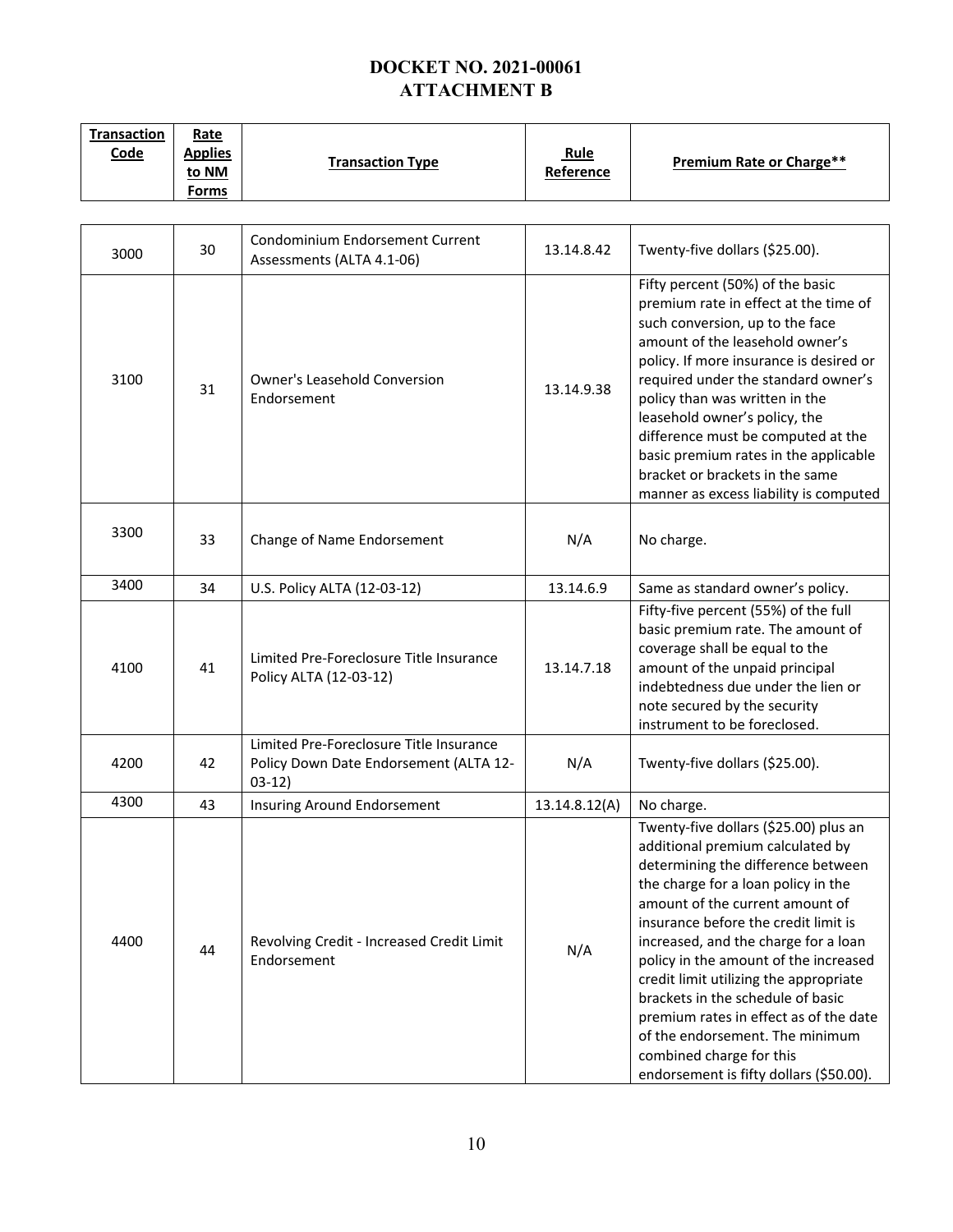| <b>Transaction</b><br>Code | Rate<br><b>Applies</b> |                                                                                                                        | Rule        |                                                                                                                                                                                                                                                                             |
|----------------------------|------------------------|------------------------------------------------------------------------------------------------------------------------|-------------|-----------------------------------------------------------------------------------------------------------------------------------------------------------------------------------------------------------------------------------------------------------------------------|
|                            | to NM<br><b>Forms</b>  | <b>Transaction Type</b>                                                                                                | Reference   | Premium Rate or Charge**                                                                                                                                                                                                                                                    |
|                            |                        |                                                                                                                        |             |                                                                                                                                                                                                                                                                             |
| 4500                       | 45                     | Residential Limited Coverage Junior Loan<br>Policy ALTA (Rev. 08-01-12)                                                | 13.14.7.21  | Forty percent (40%) of the full basic<br>premium rate, but not be less than<br>sixty-five dollars (\$65.00).                                                                                                                                                                |
| 4600                       | 46                     | Down Date Endorsement to Residential<br>Limited Coverage Junior Loan Policy JR1<br>(ALTA 08-01-12)                     | 13.14.8.45  | Twenty-five dollars (\$25.00).                                                                                                                                                                                                                                              |
| 4700                       | 47                     | Endorsement to Residential Limited<br>Coverage Junior Loan Policy JR2 (ALTA 08-<br>$01-12)$                            | N/A         | Twenty-five dollars (\$25.00).                                                                                                                                                                                                                                              |
| 4900                       | 49                     | Notice of Availability of Future Increase in<br>Coverage and Potential Premium<br><b>Discounts for Future Policies</b> | 13.14.6.8.D | No charge.                                                                                                                                                                                                                                                                  |
| 5000                       | 50                     | Restrictions, Encroachments and Minerals<br>Endorsement - Loan Policy (ALTA 9-06)                                      | 13.14.8.14  | Ten percent (10%) of the full basic<br>premium rate, but not less than two<br>hundred fifty dollars (\$250.00).<br>Agents shall receive commissions for<br>liabilities up to \$27,000,000; agents'<br>retention shall be zero for liabilities<br>greater than \$27,000,000. |
| 5001                       | 50.1                   | Restrictions Encroachments, Minerals -<br>Loan Policy Endorsement (ALTA 9.3-06)                                        | 13.14.8.14  | Ten percent (10%) of the full basic<br>premium rate, but not less than two<br>hundred fifty dollars (\$250.00).<br>Agents shall receive commissions for<br>liabilities up to \$27,000,000; agents'<br>retention shall be zero for liabilities<br>greater than \$27,000,000. |
| 5100                       | 51                     | Land Abuts Street Endorsement                                                                                          | 13.14.8.15  | Twenty-five dollars (\$25.00).                                                                                                                                                                                                                                              |
| 5200                       | 52                     | Location Endorsement (ALTA 22-06)                                                                                      | 13.14.8.16  | Twenty-five dollars (\$25.00).                                                                                                                                                                                                                                              |
| 5400                       | 54                     | <b>Contiguity Single Parcel Endorsement</b><br>(ALTA 19.1-06)                                                          | 13.14.8.18  | One hundred dollars (\$100.00).                                                                                                                                                                                                                                             |
| 5500                       | 55                     | Named Insured Endorsement                                                                                              | N/A         | Twenty-five dollars (\$25.00) with<br>respect to policy issued before August<br>15, 2001. No charge with respect to<br>policy issued after August 15, 2001.                                                                                                                 |
| 5600                       | 56                     | Restrictions, Encroachments, Minerals -<br>Owner's Policy (Unimproved Land)<br>Endorsement (ALTA 9.1-06)               | 13.14.8.14  | Ten percent (10%) of the full basic<br>premium rate, but not less than two<br>hundred fifty dollars (\$250.00).<br>Agents shall receive commissions for<br>liabilities up to \$27,000,000; agents'<br>retention shall be zero for liabilities<br>greater than \$27,000,000. |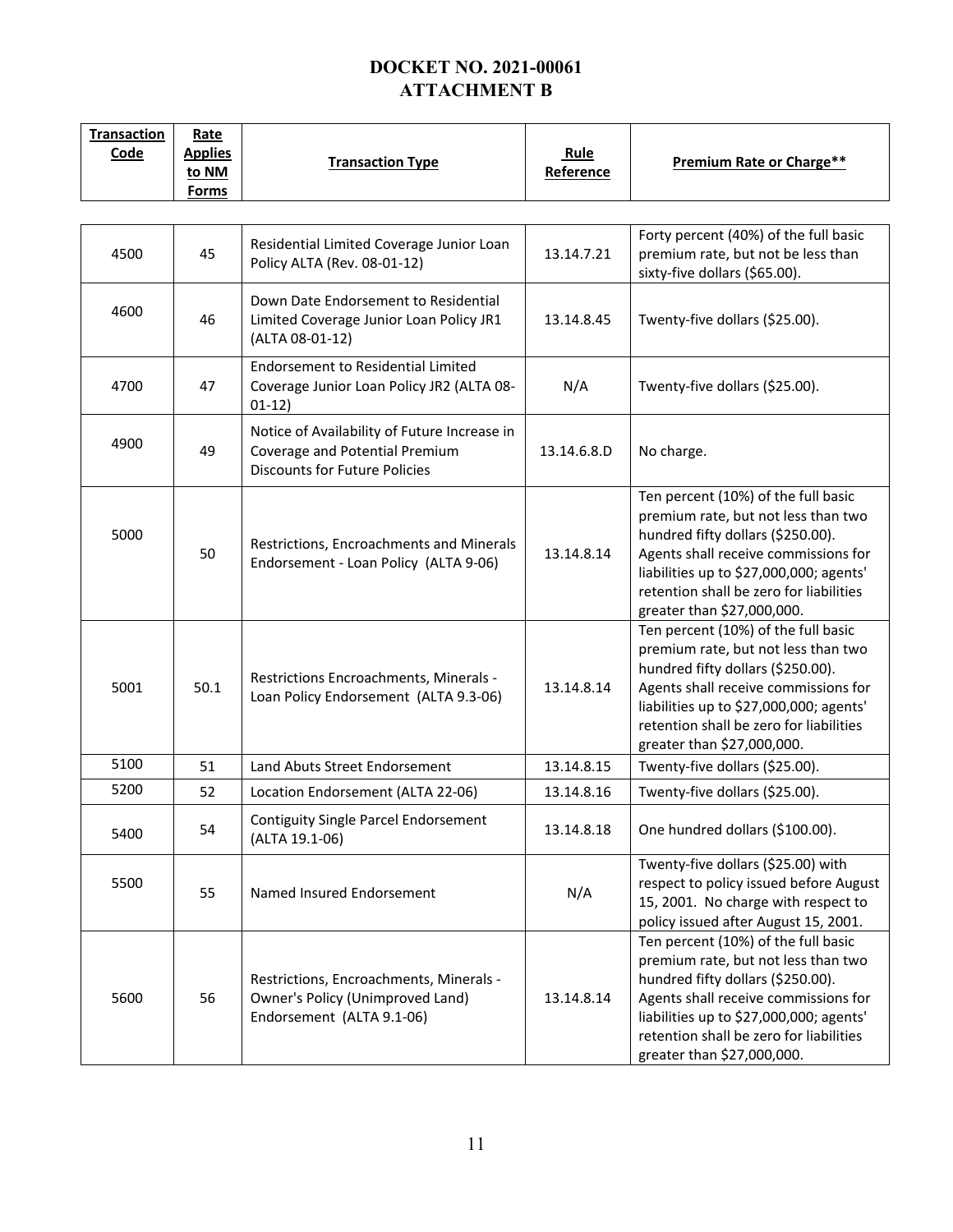| <b>Transaction</b><br>Code | Rate<br><b>Applies</b><br>to NM<br><b>Forms</b> | <b>Transaction Type</b>                                                                                      | Rule<br>Reference | Premium Rate or Charge**                                                                                                                                                                                                                                                    |
|----------------------------|-------------------------------------------------|--------------------------------------------------------------------------------------------------------------|-------------------|-----------------------------------------------------------------------------------------------------------------------------------------------------------------------------------------------------------------------------------------------------------------------------|
|                            |                                                 |                                                                                                              |                   |                                                                                                                                                                                                                                                                             |
| 5601                       | 56.1                                            | Restrictions, Encroachments, Minerals -<br>Owner's Policy (Unimproved Land)<br>Endorsement (ALTA 9.4-06)     | 13.14.8.14        | Ten percent (10%) of the full basic<br>premium rate, but not less than two<br>hundred fifty dollars (\$250.00).<br>Agents shall receive commissions for<br>liabilities up to \$27,000,000; agents'<br>retention shall be zero for liabilities<br>greater than \$27,000,000. |
| 5700                       | 57                                              | Restrictions, Encroachments, Minerals -<br>Owner's Policy (Improved Land)<br>Endorsement (ALTA 9.2-06)       | 13.14.8.14        | Ten percent (10%) of the full basic<br>premium rate, but not less than two<br>hundred fifty dollars (\$250.00).<br>Agents shall receive commissions for<br>liabilities up to \$27,000,000; agents'<br>retention shall be zero for liabilities<br>greater than \$27,000,000. |
| 5701                       | 57.1                                            | Restrictions, Encroachments, and<br>Minerals - (Owner's Policy - Improved<br>Land) Endorsement (ALTA 9.5-06) | 13.14.8.14        | Ten percent (10%) of the full basic<br>premium rate, but not less than two<br>hundred fifty dollars (\$250.00).<br>Agents shall receive commissions for<br>liabilities up to \$27,000,000; agents'<br>retention shall be zero for liabilities<br>greater than \$27,000,000. |
| 5800                       | 58                                              | First Loss - Multiple Parcel Transactions<br>Endorsement (ALTA 20-06)                                        | 13.14.8.19        | Twenty-five dollars (\$25.00).                                                                                                                                                                                                                                              |
| 6000                       | 60                                              | Aggregation Endorsement (ALTA 12-06)                                                                         | 13.14.8.20        | Twenty-five dollars (\$25.00).                                                                                                                                                                                                                                              |
| 6001                       | 60.1                                            | Aggregation Endorsement (ALTA 12.1-06)                                                                       | 13.14.8.20        | Twenty-five dollars (\$25.00).                                                                                                                                                                                                                                              |
| 6100                       | 61                                              | <b>Foundation Endorsement</b>                                                                                | 13.14.8.21        | Twenty-five dollars (\$25.00) for one-<br>to-four family residential policies and<br>fifty dollars (\$50.00) for all other<br>policies.                                                                                                                                     |
| 6200                       | 62                                              | Assignment of Rents or Leases<br>Endorsement (ALTA 37-06)                                                    | 13.14.8.22        | One hundred dollars (\$100.00).                                                                                                                                                                                                                                             |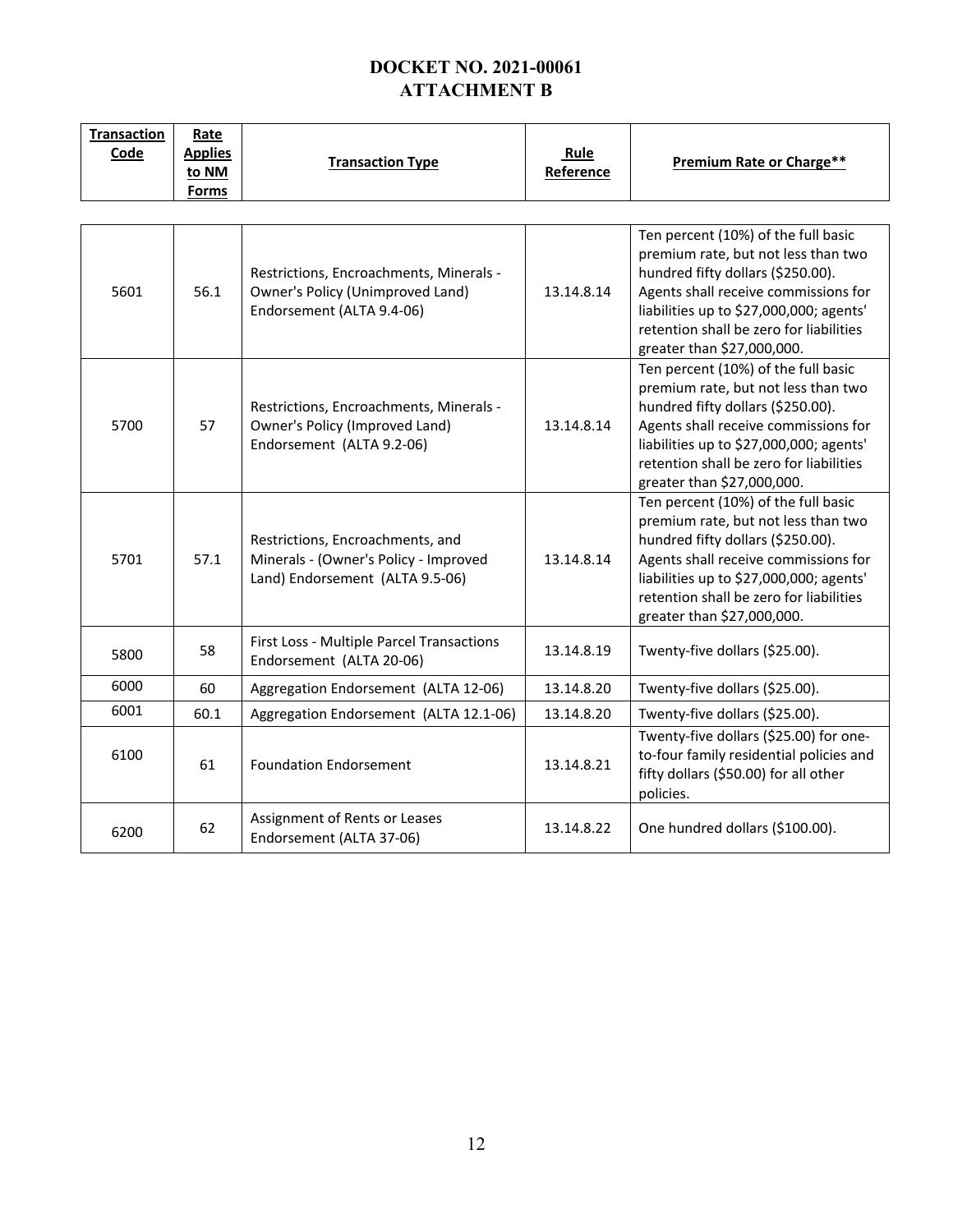| <b>Transaction</b><br>Code | Rate<br><b>Applies</b><br>to NM<br><b>Forms</b> | <b>Transaction Type</b>                                                          | Rule<br>Reference           | Premium Rate or Charge**                                                                                                                                                                                                                                                                                                                                                                                                                                                                                                                       |
|----------------------------|-------------------------------------------------|----------------------------------------------------------------------------------|-----------------------------|------------------------------------------------------------------------------------------------------------------------------------------------------------------------------------------------------------------------------------------------------------------------------------------------------------------------------------------------------------------------------------------------------------------------------------------------------------------------------------------------------------------------------------------------|
|                            |                                                 |                                                                                  |                             |                                                                                                                                                                                                                                                                                                                                                                                                                                                                                                                                                |
| 6300                       | 63                                              | Short Form Residential Loan Policy                                               | 13.14.7.8(D);<br>13.14.9.22 | Same as standard loan policy.                                                                                                                                                                                                                                                                                                                                                                                                                                                                                                                  |
| 6400                       | 64                                              | Zoning - Unimproved Land Endorsement<br>(ALTA 3-06)                              | 13.14.8.23                  | Fifteen percent (15%) of the full basic<br>premium rate, but no less than two<br>hundred fifty dollars (\$250.00). When<br>issuing multiple zoning endorsements<br>simultaneously on an owner's policy<br>and a loan policy or loan policies in a<br>single transaction, only one premium<br>shall be charged calculated on the<br>policy with the highest amount of<br>insurance. Agents shall receive<br>commissions for liabilities up to<br>\$27,000,000; agents' retention shall<br>be zero for liabilities greater than<br>\$27,000,000. |
| 6401                       | 64.1                                            | Zoning - Unimproved Land - No<br>Applicable Zoning Ordinances<br>Endorsement     | 13.14.8.23                  | Fifteen percent (15%) of the full basic<br>premium rate, but no less than two<br>hundred fifty dollars (\$250.00).<br>Agents shall receive commissions for<br>liabilities up to \$27,000,000; agents'<br>retention shall be zero for liabilities<br>greater than \$27,000,000.                                                                                                                                                                                                                                                                 |
| 6500                       | 65                                              | Zoning - Completed Structure<br>Endorsement (ALTA 3.1-06)                        | 13.14.8.24                  | Twenty three percent (23%) of the full<br>basic premium rate, but no less than<br>two hundred fifty dollars (\$250.00).<br>Agents shall receive commissions for<br>liabilities up to \$27,000,000; agents'<br>retention shall be zero for liabilities<br>greater than \$27,000,000.                                                                                                                                                                                                                                                            |
| 6501                       | 65.1                                            | Zoning - Land Under Development<br>Endorsement (ALTA 3.2-06)                     | 13.14.8.24                  | Twenty three percent (23%) of the full<br>basic premium rate, but no less than<br>two hundred fifty dollars (\$250.00).<br>Agents shall receive commissions for<br>liabilities up to \$27,000,000; agents'<br>retention shall be zero for liabilities<br>greater than \$27,000,000.                                                                                                                                                                                                                                                            |
| 6502                       | 65.2                                            | Zoning - Completed Structure - No<br>Applicable Zoning Ordinances<br>Endorsement | 13.14.8.24                  | Twenty three percent (23%) of the full<br>basic premium rate, but no less than<br>two hundred fifty dollars (\$250.00).<br>Agents shall receive commissions for<br>liabilities up to \$27,000,000; agents'<br>retention shall be zero for liabilities<br>greater than \$27,000,000.                                                                                                                                                                                                                                                            |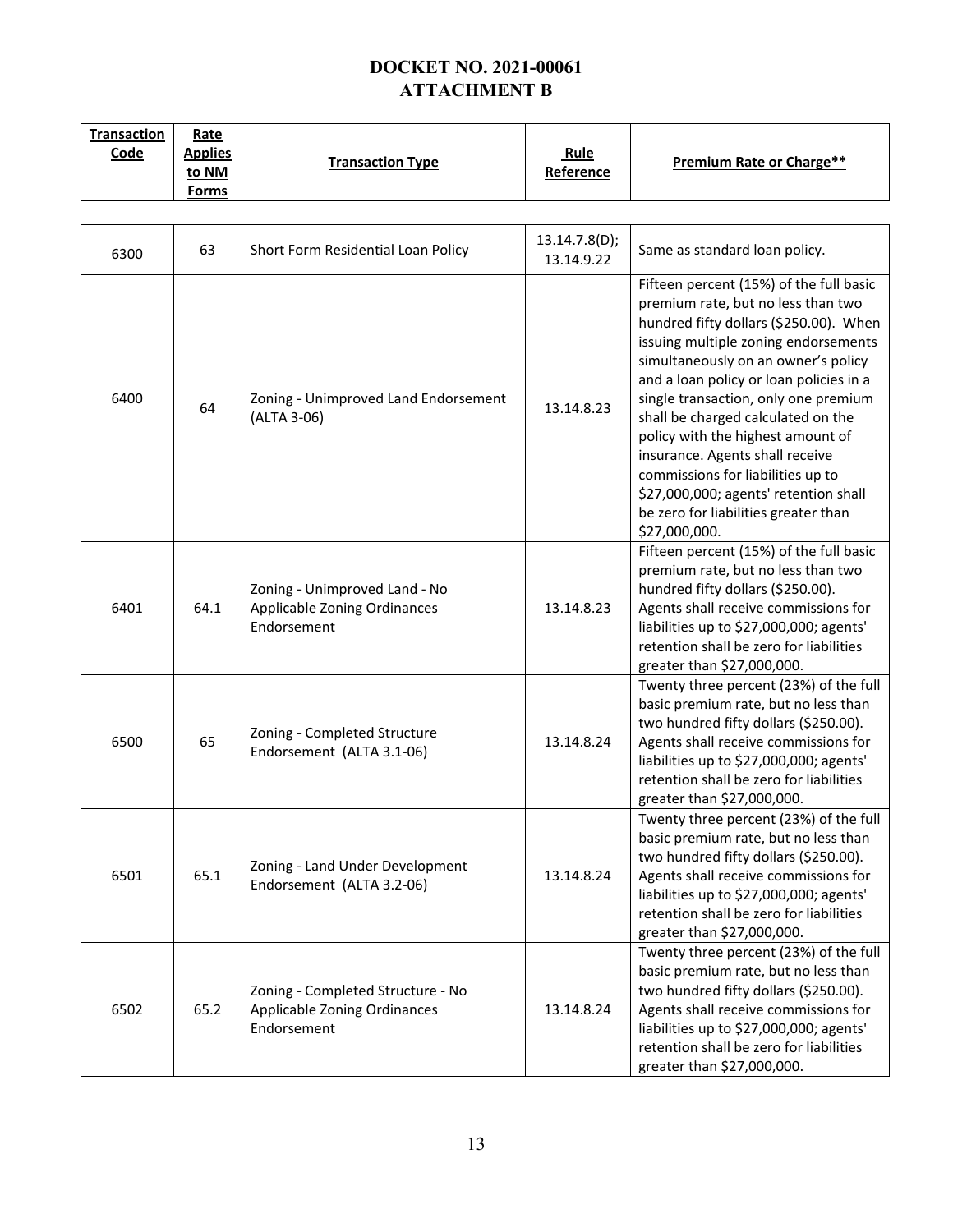| <b>Transaction</b><br>Code | Rate<br><b>Applies</b><br>to NM<br><b>Forms</b> | <b>Transaction Type</b>                                                      | Rule<br>Reference | Premium Rate or Charge**                                                                                                       |
|----------------------------|-------------------------------------------------|------------------------------------------------------------------------------|-------------------|--------------------------------------------------------------------------------------------------------------------------------|
|                            |                                                 |                                                                              |                   |                                                                                                                                |
| 6600                       | 66                                              | Contiguity - Multiple Parcels<br>Endorsement (ALTA 19-06)                    | 13.14.8.18        | One hundred dollars (\$100.00).                                                                                                |
| 6700                       | 67                                              | Access and Entry Endorsement (ALTA 17-<br>06)                                | 13.14.8.25        | Twenty-five dollars (\$25.00) per<br>endorsement issued; separate<br>endorsement issued for each named<br>public right of way. |
| 6800                       | 68                                              | Indirect Access and Entry Endorsement<br>(ALTA 17.1-06)                      | 13.14.8.26        | Twenty-five dollars (\$25.00) per<br>endorsement issued; separate<br>endorsement issued for each named<br>public right of way. |
| 6900                       | 69                                              | Utility Access Endorsement (ALTA 17.2-<br>06)                                | 13.14.8.27        | Twenty-five dollars (\$25.00).                                                                                                 |
| 7000                       | 70                                              | <b>Commercial Environmental Protection</b><br>Lien Endorsement (ALTA 8.2-06) | 13.14.8.28        | Twenty-five dollars (\$25.00).                                                                                                 |
| 7100                       | 71                                              | Reverse Mortgage Endorsement (ALTA<br>$14.3 - 06$                            | 13.14.8.29        | Twenty-five dollars (\$25.00).                                                                                                 |
| 7200                       | 72                                              | Single Tax Parcel Endorsement (ALTA 18-<br>06)                               | 13.14.8.30        | Twenty-five dollars (\$25.00).                                                                                                 |
| 7300                       | 73                                              | Multiple Tax Parcel Endorsement (ALTA<br>$18.1 - 06$                         | 13.14.8.31        | Twenty-five dollars (\$25.00).                                                                                                 |
| 7400                       | 74                                              | Doing Business Endorsement (ALTA 24-<br>06)                                  | 13.14.8.32        | Twenty-five dollars (\$25.00).                                                                                                 |
| 7500                       | 75                                              | Subdivision Endorsement (ALTA 26-06)                                         | 13.14.8.33        | Twenty-five dollars (\$25.00).                                                                                                 |
| 7600                       | 76                                              | Easement-Damage or Enforced Removal<br>Endorsement (ALTA 28-06)              | 13.14.8.34        | Twenty-five dollars (\$25.00).                                                                                                 |
| 7700                       | 77                                              | Co-Insurance - Single Policy Endorsement<br>(ALTA 23-06)                     | 13.14.8.13        | Twenty-five dollars (\$25.00).                                                                                                 |
| 7800                       | 78                                              | Same as Survey Endorsement (ALTA 25-<br>06)                                  | 13.14.8.17        | Twenty-five dollars (\$25.00).                                                                                                 |
| 7900                       | 79                                              | Same as Portion of Survey Endorsement<br>(ALTA 25.1-06)                      | 13.14.8.17        | Twenty-five dollars (\$25.00).                                                                                                 |
| 8000                       | 80                                              | Mortgage Modification Endorsement<br>(ALTA 11-06)                            | N/A               | One hundred twenty-five dollars<br>(\$125.00).                                                                                 |
| 8001                       | 80.1                                            | Mortgage Modification With<br>Subordination Endorsement (ALTA 11.1-<br>06)   | N/A               | One hundred twenty-five dollars<br>(\$125.00).                                                                                 |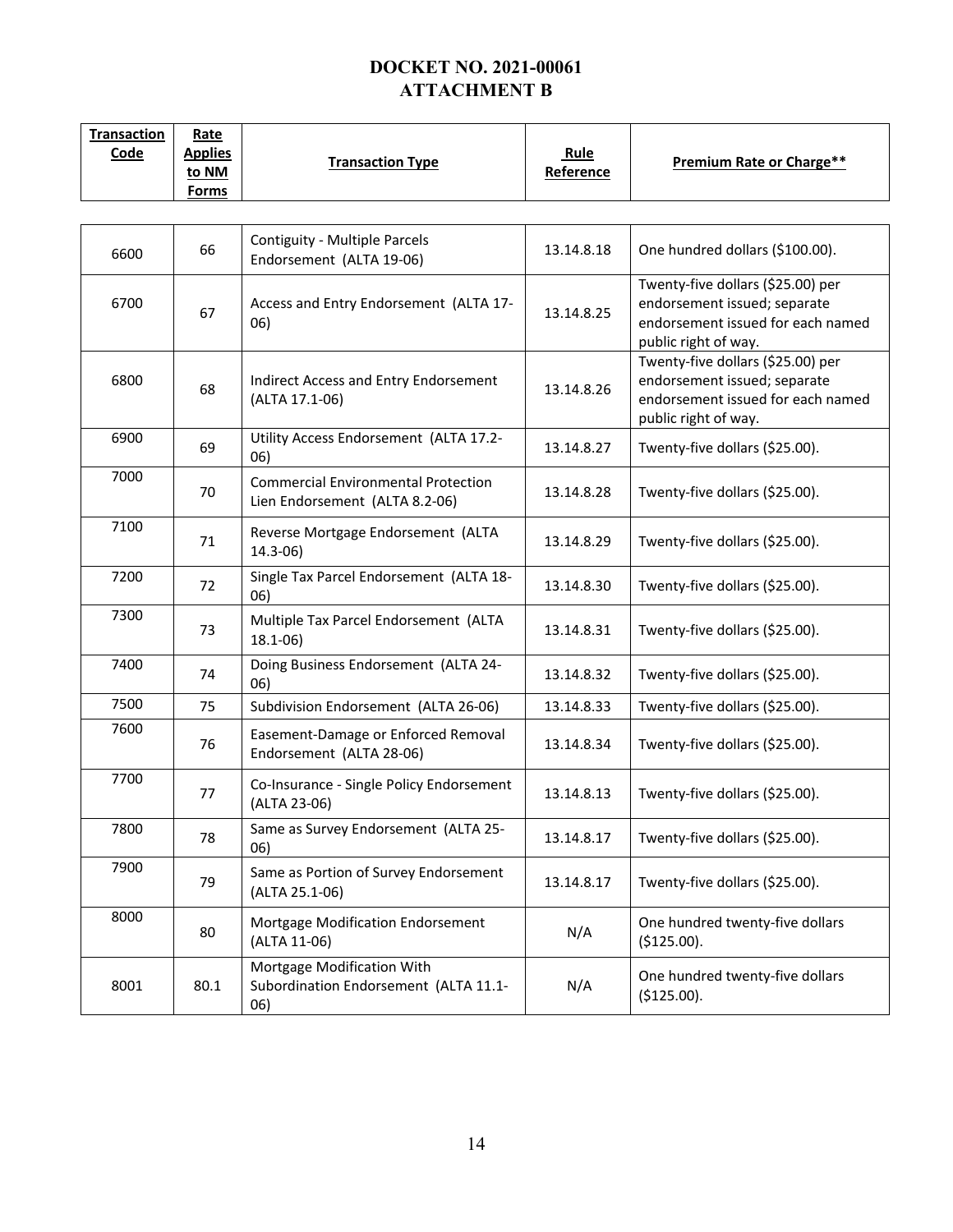| <b>Transaction</b><br>Code | Rate<br><b>Applies</b><br>to NM<br><b>Forms</b> | <b>Transaction Type</b>                                                                          | Rule<br>Reference | <b>Premium Rate or Charge**</b>                                                                                                                                                                                                                                                                                                                                                                                                                                                                                                                                                                                                                                                                                                                                                                                                                                                                                                                                                                                                                                                                                                                                                                                                                                                       |
|----------------------------|-------------------------------------------------|--------------------------------------------------------------------------------------------------|-------------------|---------------------------------------------------------------------------------------------------------------------------------------------------------------------------------------------------------------------------------------------------------------------------------------------------------------------------------------------------------------------------------------------------------------------------------------------------------------------------------------------------------------------------------------------------------------------------------------------------------------------------------------------------------------------------------------------------------------------------------------------------------------------------------------------------------------------------------------------------------------------------------------------------------------------------------------------------------------------------------------------------------------------------------------------------------------------------------------------------------------------------------------------------------------------------------------------------------------------------------------------------------------------------------------|
|                            |                                                 |                                                                                                  |                   |                                                                                                                                                                                                                                                                                                                                                                                                                                                                                                                                                                                                                                                                                                                                                                                                                                                                                                                                                                                                                                                                                                                                                                                                                                                                                       |
| 8002                       | 80.2                                            | Mortgage Modification With Additional<br>Amount of Title Insurance Endorsement<br>(ALTA 11.2-06) | N/A               | One hundred twenty-five dollars<br>(\$125.00) plus an additional premium<br>calculated by determining the sum of:<br>1) the difference between the charge<br>for a loan policy in the amount of the<br>current amount of insurance before<br>the amount of insurance is increased,<br>and the charge for a loan policy in the<br>amount of the increased insurance<br>utilizing the appropriate brackets in<br>the schedule of basic premium rates<br>in effect as of the date of the<br>endorsement; and 2) for all<br>endorsements for which the premium<br>is calculated as a percentage of the<br>policy premium, or otherwise based<br>on the policy amount, the difference<br>between the charge for the<br>endorsements issued for a loan policy<br>in the amount of the current amount<br>of insurance before the amount of<br>insurance is increased and the charge<br>for such endorsements calculated on<br>the amount of the loan policy in the<br>amount of increased insurance,<br>utilizing the appropriate brackets in<br>the schedule of basic premium rates<br>in effect as of the date of the<br>endorsement. The minimum<br>combined charge for the NM form<br>80.2 endorsement is one hundred<br>seventy-five dollars (\$175.00) for<br>each endorsement issued. |
| 8100                       | 81                                              | Closing Protection Letter - Single<br>Transaction (ALTA 4-2-14, but omitting<br>exception 14)    | N/A               | No charge.                                                                                                                                                                                                                                                                                                                                                                                                                                                                                                                                                                                                                                                                                                                                                                                                                                                                                                                                                                                                                                                                                                                                                                                                                                                                            |
| 8101                       | 81.1                                            | Closing Protection Letter - Multiple<br>Transactions (ALTA 4-2-14, but omitting<br>exception 14) | N/A               | No charge.                                                                                                                                                                                                                                                                                                                                                                                                                                                                                                                                                                                                                                                                                                                                                                                                                                                                                                                                                                                                                                                                                                                                                                                                                                                                            |
| 8300                       | 83                                              | Construction Loan - Endorsement (ALTA<br>$32.0 - 06$                                             | 13.14.9.40        | The charge for each of these<br>endorsements is the applicable cost                                                                                                                                                                                                                                                                                                                                                                                                                                                                                                                                                                                                                                                                                                                                                                                                                                                                                                                                                                                                                                                                                                                                                                                                                   |
| 8301                       | 83.1                                            | Construction Loan - Direct Payment<br>Endorsement (ALTA 32.1-06)                                 | 13.14.9.40        | of mechanic's lien coverage as noted<br>in this Table; no additional charge for<br>endorsement form.                                                                                                                                                                                                                                                                                                                                                                                                                                                                                                                                                                                                                                                                                                                                                                                                                                                                                                                                                                                                                                                                                                                                                                                  |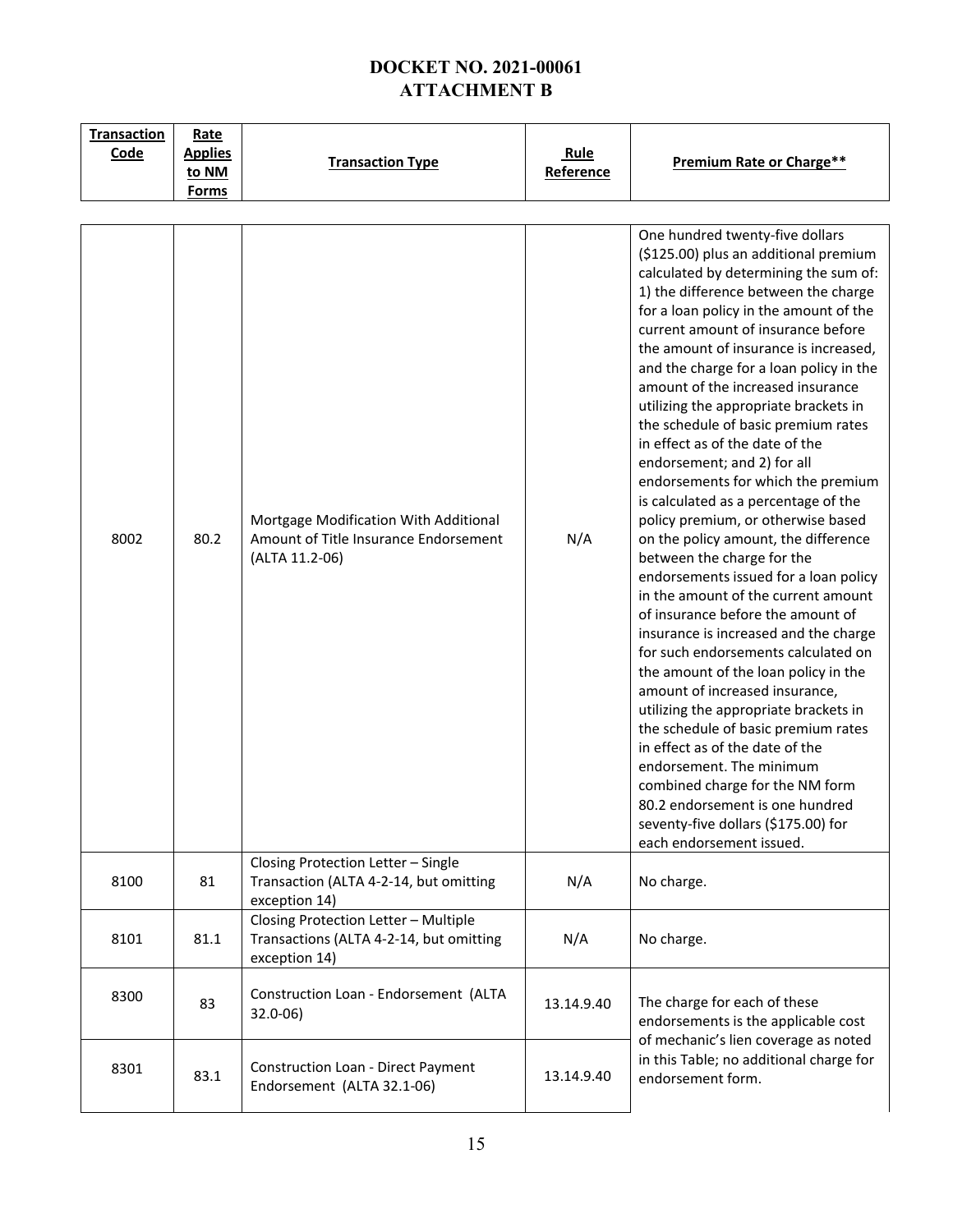| <b>Transaction</b><br>Code | Rate<br><b>Applies</b><br>to NM<br><b>Forms</b>                            | <b>Transaction Type</b>                                                    | Rule<br>Reference | <b>Premium Rate or Charge**</b>                                                                                                                                                                                                                                                                                                                                                                                                                                                                                             |
|----------------------------|----------------------------------------------------------------------------|----------------------------------------------------------------------------|-------------------|-----------------------------------------------------------------------------------------------------------------------------------------------------------------------------------------------------------------------------------------------------------------------------------------------------------------------------------------------------------------------------------------------------------------------------------------------------------------------------------------------------------------------------|
|                            |                                                                            |                                                                            |                   |                                                                                                                                                                                                                                                                                                                                                                                                                                                                                                                             |
| 8302                       | 83.2                                                                       | Construction Loan - Insured's Direct<br>Payment Endorsement (ALTA 32.2-06) | 13.14.9.40        |                                                                                                                                                                                                                                                                                                                                                                                                                                                                                                                             |
| 8400                       | 84                                                                         | Disbursement Endorsement (ALTA 33-06)                                      | N/A               | Twenty-five dollars (\$25.00).                                                                                                                                                                                                                                                                                                                                                                                                                                                                                              |
| 8500                       | 85                                                                         | Identified Risk Coverage Endorsement                                       | 13.14.8.11        | Rate established by order of the<br>Superintendent.                                                                                                                                                                                                                                                                                                                                                                                                                                                                         |
| 8600                       | 86                                                                         | Policy Authentication Endorsement (ALTA<br>$39-06$                         | N/A               | No charge.                                                                                                                                                                                                                                                                                                                                                                                                                                                                                                                  |
| 8800-8808                  | 88,<br>88.1,<br>88.2,<br>88.3,<br>88.4,<br>88.5,<br>88.6,<br>88.7,<br>88.8 | Energy Project Endorsements etc. (ALTA<br>$36-06 - 36.8-06$                | 13.14.8.36        | Ten percent (10%) of the full basic<br>premium rate for all endorsements<br>issued with respect to each owner's<br>policy and ten percent (10%) of the<br>full basic premium rate for all<br>endorsements issued with respect to<br>each loan policy issued in a single<br>transaction, but no less than two<br>hundred fifty dollars (\$250.00) per<br>policy. Agents shall receive<br>commissions for liabilities up to<br>\$27,000,000; agents' retention shall<br>be zero for liabilities greater than<br>\$27,000,000. |
| 8900                       | 89                                                                         | Mezzanine Financing Endorsement (ALTA<br>$16-06)$                          | 13.14.8.37        | One-hundred dollars (\$100.00),                                                                                                                                                                                                                                                                                                                                                                                                                                                                                             |
| 9000                       | 90                                                                         | <b>Residential Limited Coverage</b><br>Modification of Mortgage Policy     | 13.14.7.21        | One hundred-seventy-five dollars<br>(\$175.00) for each policy issued in an<br>amount of zero to one million dollars<br>(\$0-\$1,000,000.00) and an additional<br>one hundred-seventy-five dollars<br>(\$175.00) for each five hundred<br>thousand dollars (\$500,000.00) of<br>policy amount above one million<br>dollars (\$1,000,000.00) or part<br>thereof up to twenty million dollars<br>(\$20,000,000.00).                                                                                                           |
| 9100                       | 91                                                                         | <b>Contract Purchaser Conversion</b><br>Endorsement                        | N/A               | Fifty percent (50%) of the basic<br>premium rate in effect at the time of<br>issuance of endorsement, up to the<br>face amount of the contract<br>purchaser's policy.                                                                                                                                                                                                                                                                                                                                                       |